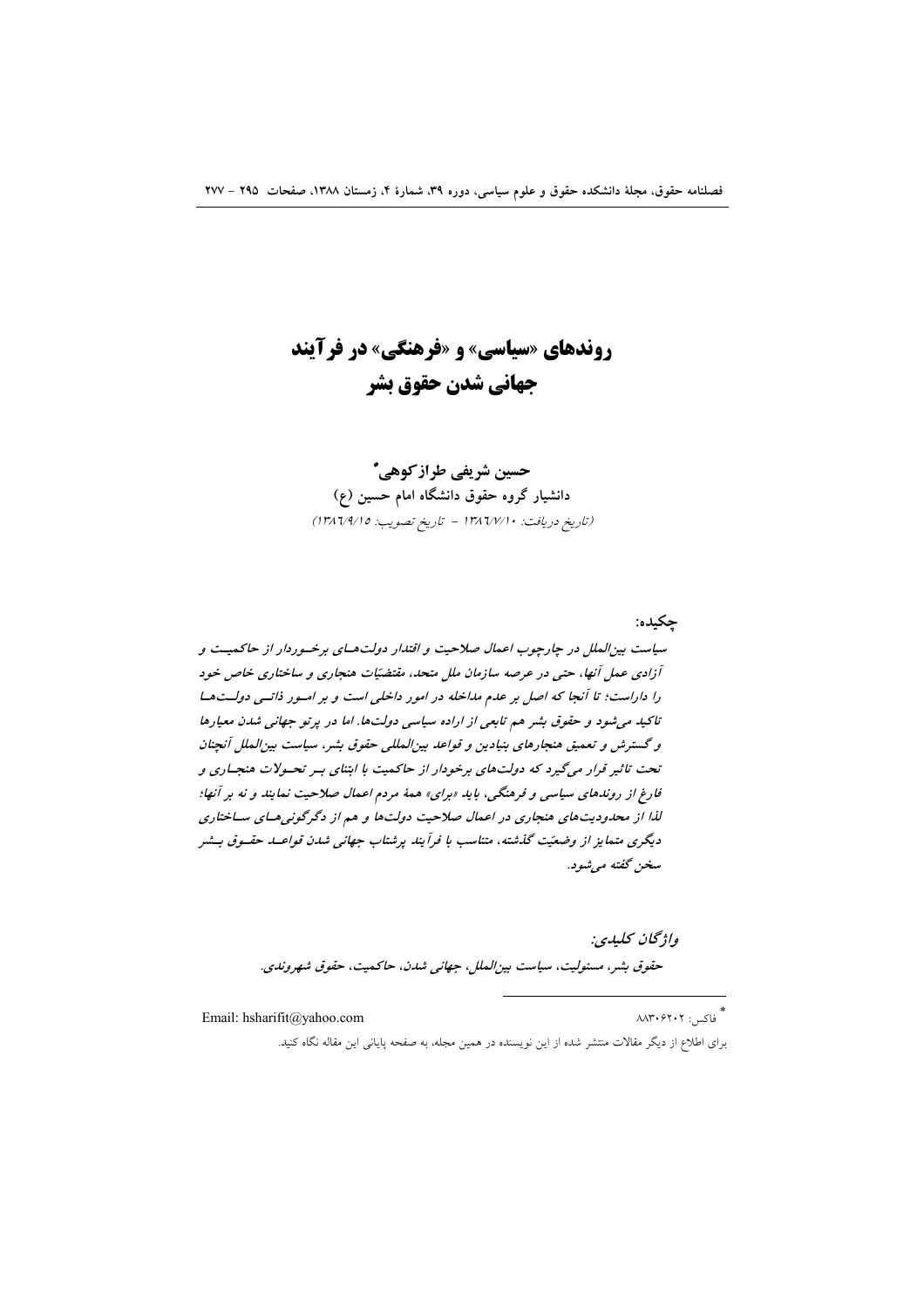#### مقدمه

در اثر وقوف و آگاهی بر وضعیت پرسابقهٔ سیاسی شدن تحولات اجتماعی و نیز عملکرد دولتهای به دنبال منافع ملی و قید حیاتی و ضروری به آنها دادن است که ایــدهٔ تکــوین نظــم حقوقي بين|لمللي مؤثر و حمايت همه جانبـه از حقـوق بـشر در شـئون مختلـف آن، ذهنيـت جهانیان را به خود مشغول داشته و از ادارهٔ دمکراتیک (democratic governance) کشور بـا امیــد به تحقق اَرمانهای حقوق بشری در مقابل اَموزهٔ کنتـرل مـؤثر (effective control) بــا تکیــه بــر حاكميت و امنيت و منافع حياتي دولت سخن گفته مي شود (Gregory H. Fox, 2001, P328). امـا تبديل و تحقق "نظريه" و "ايده" به عمل و جامهٔ عمل يوشاندن به آن، خصوصاً نظريــهاي كــه چالشی سنگین بر مبانی و ارکان نظم بینالمللی کهن دولتمحور است، نـه تنهـا چنـدان آسـان نمی نماید بلکه بسیار مشکل است. ایدهٔ حقوق بشر و جهانی تلقی کردن برخـی از مـصادیق آن و به رسمیت شناختن و بنیادی معرفی کردن آن یک چیز است و اجـرای جهـانی و واقعـی و منصفانهٔ اَن چیز دیگر. به تعبیر دیگر، رهیافت حقوق بشر و جهـانشــمول دانــستن اَن پیچیــده بوده (Peter Schwab,2000,PP.218-221) و هـست؛ خـصوصاً از ايـن حيـث كـه تحـتالـشعاع کشمکشهای سیاسی نیز قرار گرفته، بلکه فراتر از آن، در عمل از اقبال جهانی بـه عمـل آمـده نسبت به این روند مطلوب، چه بسا سوءاستفاده شده و از آن بـه عنـوان پوشــشی بـرای انجـام تخلفات بهرهبرداری می شود. امری که به پیچیدگی و دشواریهای معطوف به اخـتلاف:نظـر در ماهيت تعهدات و حقوق ناظر بر حقوق بشر مي افزايد. در ايــن راسـتا ارزيــابي علمــي و اخــذ راهبرد از نظریه و عمل متفاوت و بلکه متعارض چگونه باید باشــد؟ در برابــر تخلفــات و نیــز سوءاستفادههای غیرقابل انکار چه واکنشی می توان نشان داد؟ با صحنههـای غیرقابـل تحمـل و انزجارآور ناشی از تخلف از حقوق اولیه و بنیادی بشری در قالب تبعیض نـژادی، نـسل كـشی، پاکسازی نژادی، محاکمات بدون رعایت حداقل استانداردهای قبضایی، شکنجه و... چــه بایــد کرد؟ از سوی دیگر، آیا اهمیت و جایگاه دستاوردهایی عمده را کـه در سـطح جهـانی پدیـدار گشته و نظراً و عملاً به اجماع رسیده، میٍتوان نادیده گرفت؟ آیا اصول و قواعدی که در سطح جهـاني روى أنهـا توافـق و اجمـاع وجـود دارد و افكـار عمـومي را چنـان متـأثر سـاخته كـه خودجوش در برابر تخلفات از خود واكنش نشان مىدهند، نبايد دستماية اهداف عالية ديگرى قرارداد که سمت و سوی فرآیند جهانی شدن حقوق بشر غایت آنهاست؟ آیا مـی تـوان از ایـن اصول و قواعد بنیادین به عنوان ابزاری، علیه آنهایی بهرهبرد که از حقوق بــشر بــه مثابــه ابــزار سیاسی استفاده می کنند؟ یا محک نقدی برای سنجش و حسب لزوم، مواجهـهٔ کـسانی اسـتفاده شود که مستمراً از موازین مزبور عدول کرده و تحولات جهانی و نتایج حاصـلهٔ در ایــن زمینــه در نظام بین|لملل دولت محور به سوی روابط مبتنی بر "حقوق شهروندی" را بـاور ندارنــد؟ و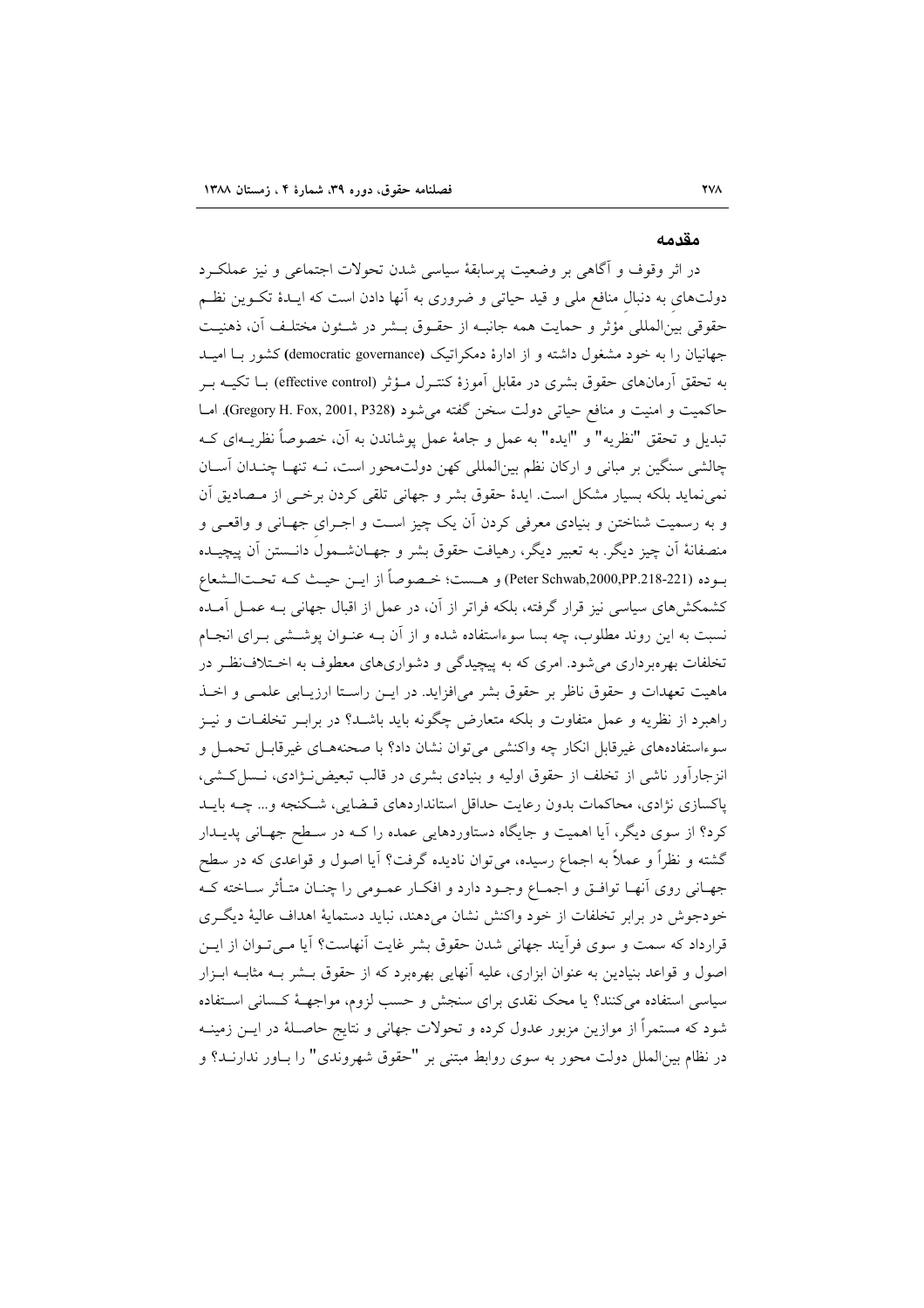النهايه اين پرسش همواره مطرح بوده كه آيا منافع امنيتي و اقتصادي دولت و اصـحاب قـــدرت بر حقوق بشر ترجيح داده نمي شوند؟ (Peter R. Baehr,2001,P83). ياسخ به اين پرسشها را در چارچوب ارجاع رهیافت جهان شمولی حقوق بشر و در پرتو تدقیق و کنکاش حول دو مولفهٔ "زمینههای سیاسی" و "خاستگاه فرهنگی" حقـوق بــشر و جایگــاه ایــن دو مقولــه در فرأینــد جهانی شدن حقوق بشر و نیز جهتگیریهای ناشی از آن پی میگیریم.

## زمینههای سیاسی ایدهٔ چقوق یشر

فارغ از این پرسش بسیار اساسی که آیا حقوق بشر بنـابر تعریـف، بـر همگــان و بلاقیــد و شرط قابل اعمال است یا اینکه باید در چارچوب فرهنگ رفتاری هر جامعه درک و فهم شـود (نسبي گرايي)، مجموعه حداقلهاي به رسميت شناخته شدهٔ جهاني حـول محـور "انـسانيت"، فراتر از عــواملي چــون "فرهنـگ"، "ديــن" و "قــوم"، موســوم بــه حقــوق بــشر تحــت تــأثير شکافهای بسیار واقعیتر در نظام بینالملل قرار دارد؛ شکافهایی که در سـازمان ملـل متحـد نیز ظهور و بروز داشته و دارد. در جهان دوقطبی ایدئولوژیک دوران جنگ سرد، دنیـای غــرب از یک طرف فاصلهٔ جهان شرق از معیارهای جهانی معطوف به حقوق بــشر را زیـاد دانــسته و وضعیّت حاکم بر آن ممالک را مورد انتقاد قرار داده، اما در عین حال از رژیــمهـای خودکامــه، خشن و بالمآل حکومتهای اقتدارگرا، صرفاً بـه علـت قرارگـرفتن در جبهـهٔ ضـد کمونيـسم، حمایت مطلق به عمل می آورد. به تعبیر دیگر معمولاً مقابلههای یکجانبهای که از سوی برخی دولتها اعمال می شده، به دلایل سیاسی بوده و نه به دلیل نگرانی واقعـی از وضـعیّت حقـوق بشر؛ در حالی که ناکارآمدی پدیدار شده از منظر حقوق بشر، که در چشم دشمنان مے توانست بهانهای برای نفی برخورداری از برخی حقوق و امتیـارات از سـوی دولـت متخلـف باشـد، از سوی دوستان سیاسی مورد حمایت قرار میگرفت (Christian Tomuschat,2004,P.229). از ایس رهگذر در درازمدت آنچه بر جامعهٔ جهانی سایه افکنده، چه بسا با ابتنای بر دادههای تـاریخی، ورای مباحث مربوط به نسبیّت فرهنگــی و یــا ارزشهــای بــومی، اســتفادهٔ ابــزاری از موضــوع حقوق بشر در رقابت های سیاسی بوده است (207-206-200,PP.206). (Kelly Kate S. Pease,2000,PP.206).

باید بر این نکته صحه گذاشته شود که انگارهٔ حقوق بشر بنیادین و آزادیهای سیاسی، باید تحت هر شرايطي محترم شمرده شود و عدم رعايت و يا نقض أن تحت هـيچ شـرايطي قابـل پذیرش نیست، واقعیّت مبتنی بر قدرت در پرتو واقع گرایـی سیاسـی حکایـت از آن دارد کـه قواعد و معیارهای حقوق بشر در عرصهٔ روابط قدرت و مـردم و اعمـال نفـوذ و بلکـه سـلطهٔ گروههای سیاسی حاکم در معرض تحدید و مضیقه قرار میگیرد؛ تـا آنجـا کـه در بــسیاری از جوامع، در چارچوب روابط فرد، اجتماع و دولت که در یک فرآینـد تـاریخی شـکل گرفتـه و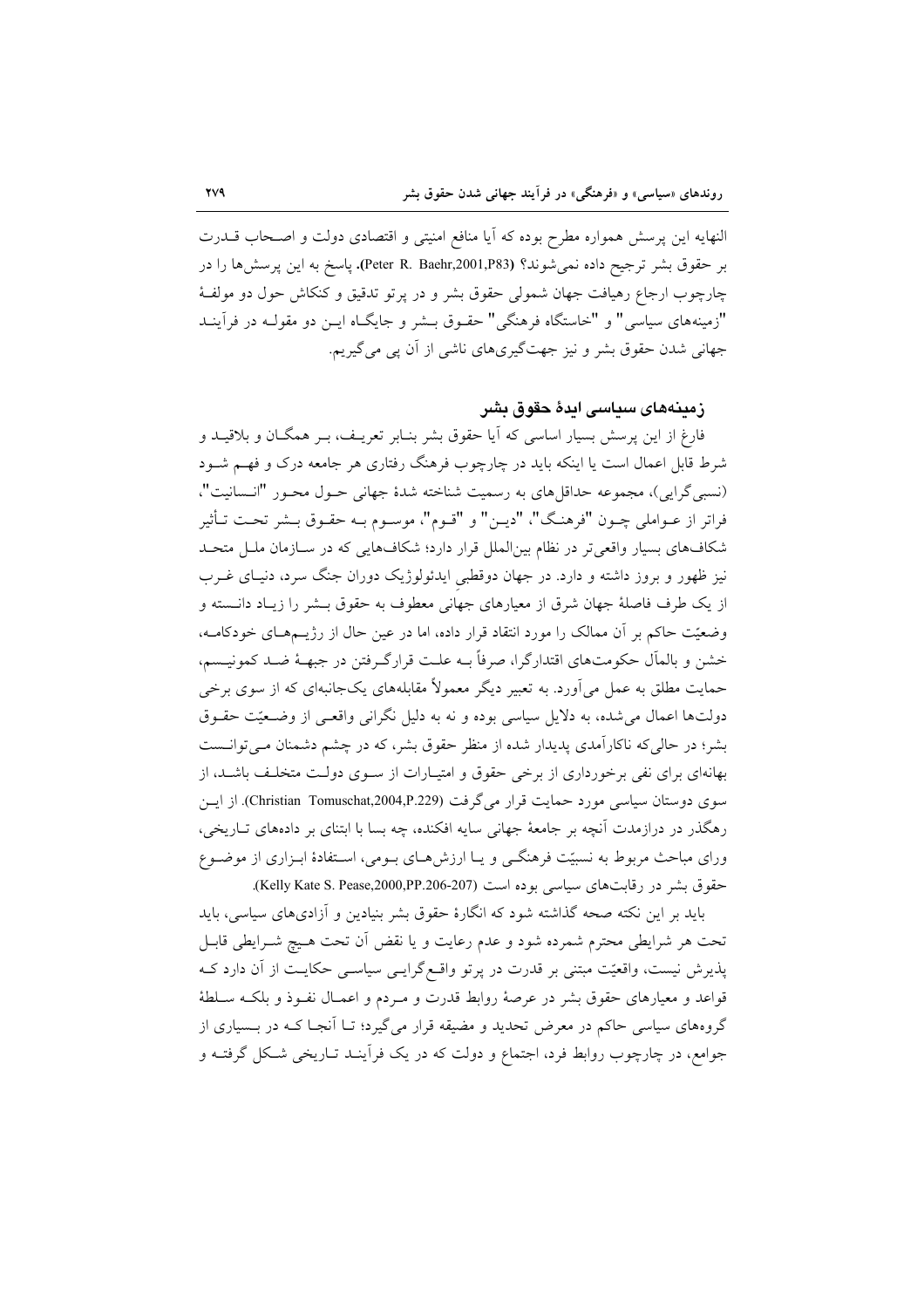قوام مي يذير د، حقوق بشر در قوانين جاريه و اعمــال آن در عرصـهٔ اجـرا، ترجمــاني از اراده و تلاش سیاسی گروههای حاکم و ذی نفوذ بوده که یـا بـرای حفـظ موقعیـت خـود یـا تـضعیف رقیب، از معیارهای مزبور گذشته و یا آن را ابزار سیاسی نقد و ارزیابی و تعدیل برتـری ســایر ديدگاهها قرار داده و مي دهنــد(.Neil Stammers, 1993,P.74; Issa Shivji,1999,P.253). امـري كــه ناظر بر سليقه و اعمال قدرت است و در چارچوب روابط دولتها با آحاد اجتماع نظم و نسق یافته و عملاً در عرصهٔ سیاست بین|لملل، از یک سو موجبات ایجاد بی|عتمادی به این رونــد و بروز انگیزهٔ منفی را فراهم می آورد و سیاستی غیرقابل قبول و حساسیتزا را از دیگـر ســو بــر ساختارهای موجود تحمیل کرده و به واقع آنها را از جهتگیریهای بایستهٔ معطوف به حمایت از قواعد حقوق بشر دور ساخته، بلکه از حیّز انتفاع خارج میکند. در حاشیه و یا ابزار سیاسی قرار گرفتن اعلامیهٔ جهانی حقوق بشر در جنگ ایدئوژیک غرب و شرق، یا ارائه تفسیر فـراخ از تعهدات میثاق بین|لمللی حقوق اقتصادی، اجتماعی و فرهنگی جهت گشادهدستی دولتهای عضو، و نقش و کارکرد مورد انتقاد کمیسیون حقوق بشر که اَخرالامر منجر بـه ایجـاد شــورای حقوق بشر گرديد، در اين راستا قابل بررسي است. ( .Tomuschat,P.113; Lawrence C .(Moss.2006.PP.4-5

می توان این گونه نتیجه گرفت که روند آرام و بطئی شکل گیری و اجرای تعهدات حقوقی و رسمی ناظر برحقوق بشر در سطح جهانی، تحت تأثیر اختلافات و ابهامات ناشی از تعریـف و اعمال حقوق بشر در دنیای سیاسی دولتهای برخوردار از حاکمیّت شـده اسـت. امـا در ایــن دنیای سیاسی شده آیا نمی توان بر این باور بود که برخمی از هنجارهـای عینـی اخلاقـی بـرای گذشتگان، حال و آیندگان به یکسان معتبر باشد، چرا که هر انـسانی، بـه صـرف انـسان بـودن دارای حرمت است و بر این اساس برخی امور نباید نسبت به هیچ انسانی انجام گیرد و برخبی ديگر بايد نسبت به هر انساني اعمال شود؟ (Michael J. Perry,1997,PP.461-63).

پرواضح است که به رغم روند پویا و پرشتاب در عرصهٔ جهانی شدن حقوق و هنجارهـا و تعدیل در حاکمیت دولتها، مشکلات اجرایی همچنان پابرجاست. دولتها میتواننـد حقـوق مزبور را نادیده گیرند و نادیده میگیرند تا بدان حد که در چارچوب نظریهٔ واقعگرایی، همواره فرد انسان قربانی سیاست و دیپلماسی بودهاست. (W.Friedman,1984,P.40). روندی که از شائبهٔ اعمال نفوذ دولتهای قدرتمند در نظام بین|لملل مبراً نیست. بــه تعبیــر دیگــر، مقولــهٔ حمایــت بين|لمللي از حقوق بشر و حتى كيفرى تلقى كردن برخى تخلفات شديد از قواعد حقوق بــشر و حتى غيرقابل مصونيت دانستن سران دولتها در خصوص ارتكاب اين اعمال وحتى اعمـال صلاحیت جهانی در تعقیب و محاکمهٔ عاملین جنایات بین|لمللی و تحقق ایـن اصـل کـه هـیچ مجرمي نبايد بدون مجازات باقي بماند (كه خود پيامد جهاني شدن حقوق بشر تلقي مي شـود). همیشه به لحاظ نظری و عملی، از استقبال همگانی و بالسویه برخوردار نبـوده، بلکـه در پرتـو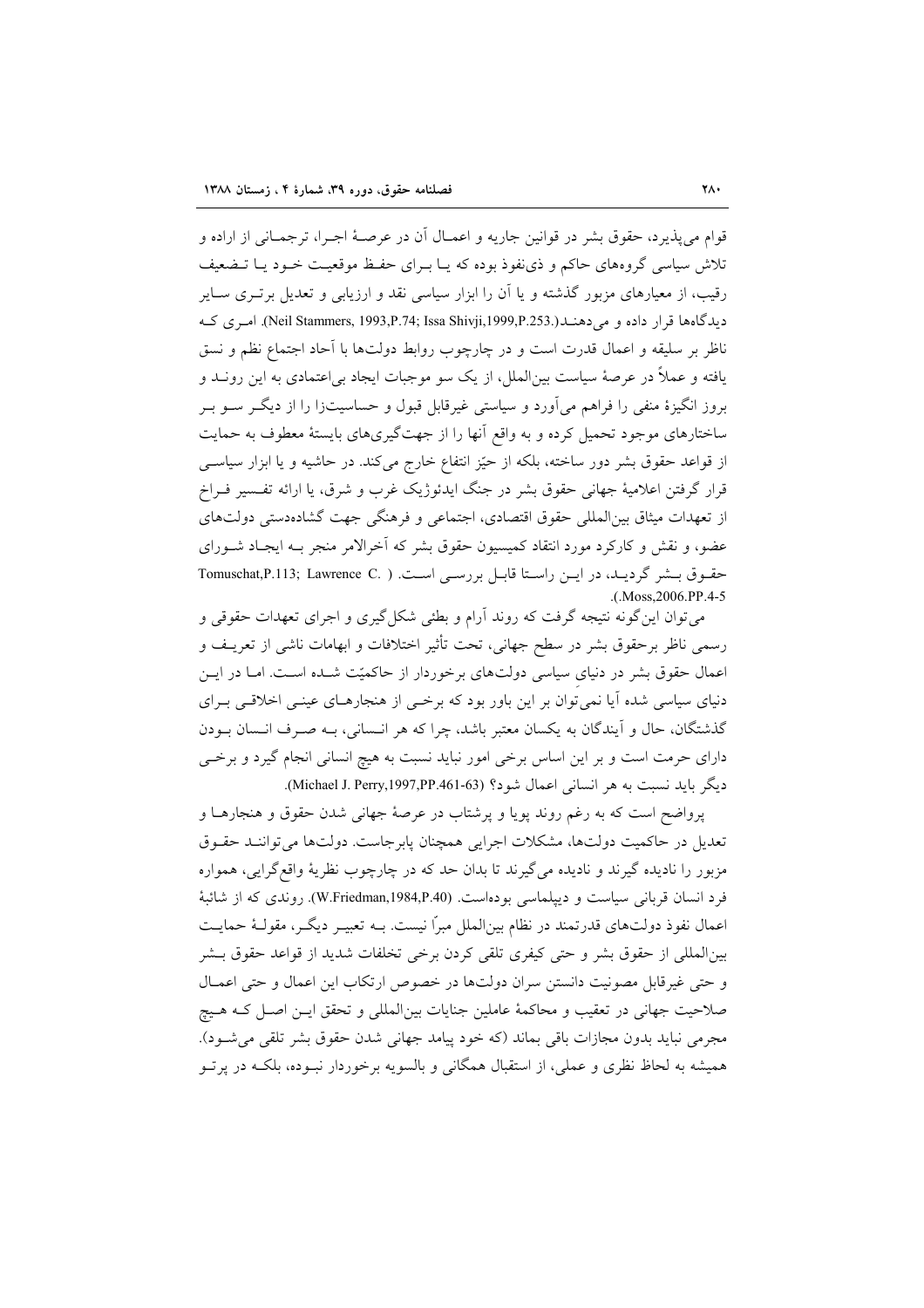برخي تجارب ناشي از عملكرد ذوات بين|لمللي، موضـوع حمايـت بـين|لمللـي در چـارچوب سیاست قدرت و رقابت دولتها برای کسب منافع و پرستیژ مورد ارزیابی و بالمآل تردید قرار می گیرد. تردیدی که نظر به حساسیت قابل درکِ دولتها نسبت به حاکمیت و صـلاحیتهـای داخلی، آن هم در عرصهٔ تقابل بینالدولی، به نوعی مقاومت تبدیل شدهاست؛ چرا که در عرصهٔ روابط بین|لدولی تأکید بر اعمال و اجرای قواعد بـین|لمللـی حقـوق بـشر را دسـتاویز و ابـزار سیاسی اعمال قدرت دولتهای قدرتمند میدانند که اگر در گذشته از نیـروی نظـامی علنـاً و مستقیماً علیه دولتهای تحت سلطه وضعیف استفاده می کردند، اما هماکنون که نمی تواننــد بــا شیوههای جدید و با بهرهبرداری از دستاوردهای فکری، علمی و فرهنگی و نیز بـا سوءاسـتفاده از احساسات و وجدان عمومي، اهداف سوء گذشتهٔ خود را دنبال كنند.

در این دیدگاه، دولتهای سلطهگر حاکم بر نظام بینالملل بـا اسـتفاده از فرصـتهـای بـه دست آمده و نيز اركان و نهادهاي بين|لمللي و تبليغاتي، اعمال قدرت مي نمايند؛ يعني دستاويز سیاسی دولتهای بزرگ جهت سلطهگری، که هدف آنها و بالمآل نظام بین|لملل، جلوگیری از تخلفات و نقض حقـوق بـشر و ارتقـاى آرمـانهـاى حقـوق بـشرى جامعـهٔ جهـانى نيـست. ( .S.Pease,2000,PP.214-215;Tom Campbell,2001). در عــين حــال، در دوران جنــگ ســـرد طرفداری از حقوق بشر و بهبود وضعیت آن از سوی دولتهای پیشرفتهٔ صنعتی در پرتو نظریهٔ جهان شمولی حقوق بشر ابزاری علیـه رقیـب قدرتمنـد، یعنـی دولـت شـوروی بـود ( David Forsythe, 2006, P.155). با تأمل در سیاق کلام جیمی کارتر، رئیس جمهور اسبق آمریکا دال بر این که «مردم سراسر جهان به خاطر افزایش سواد، ارتباطات بهتـر و حـس نزدیکـی بیــشتر بــه همدیگر، خواهان حقوق اساسی خود هستند» (زبیگنیو برژینسکی، ۱۳۶۹، ص ۱۶۱۵. و «پیامی که تمامی نمایندگان ما در خارج، از وزارت خارجه، بازرگانی، کشاورزی و دفای می رسانند این است که حقوق بشر در ماهیت روابط ما با کشورهای دیگر وزنهای سنگین به حساب میآید، مـا ضـمن توزیع منابع قلیل برنامههای کمک خارجی خود نـشان خـواهیم داد کـه عمیــقتـرین مناسـبات دوستانه را با مللی خواهیم داشت که متعهد به پیمودن جامعه در راه توسعه و ترقی دمکراتیک شده باشد. نسبت به رژیمهایی که به نقض کلی حقوق بشر پافشاری میکنند، در ابراز خــشم و نارضایتی خود تردید نخواهیم کرد و نیز تظاهر نمی کنیم کـه روابطمـان صـمیمی اسـت» (بـاری روبین،۱۳٦۳، ص۷۹۸). این گونه به نظر می رسد که مقولهٔ حقوق بشر، عامل تعیین کنندهای در روابط امریکا با سایر دولتها تلقی می شده است؛ امـری کــه منطقــاً در همــهٔ زمینــههــای کــشاورزی، اقتصادی و… باید ظهور و بروز داشته باشد. اما برژینسکی، به عنوان یک استراتژیست واقع گـرا در دولت امریکا، در این خصوص به مسائلی اشـاره مـیکنـد کـه اگرچـه تأییـد ایــن سیاســت می نماید، اما مؤید گزینهٔ سیاسی بودن آن نیز تلقی می شود: «امـروز هـیچ کـشوری نیـست کـه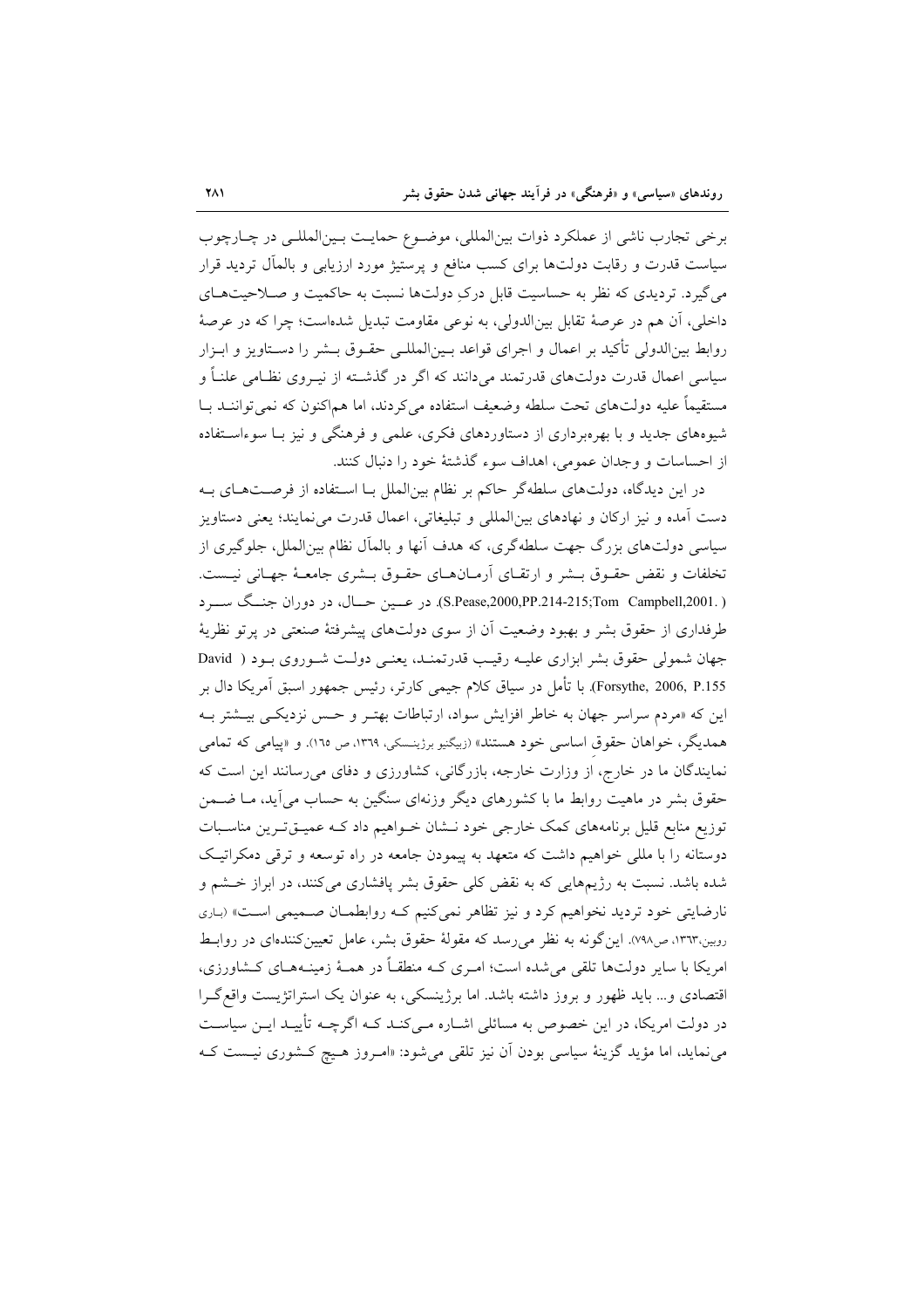نداند عملکردش در زمینهٔ حقوق بشر، روابطش را با ما تحت تأثیر قـرار مـی،دهــد. مــن تأکیــد می کنم که این جملات را آگاهانه می گویم. رفتار و عملکرد دولتها در زمینهٔ حقـوق بــشر بــر روابط ما با أنها تأثير مي گذارد ولي نقشي تعيين كننده ندارد. ما بايد متوجه اين حقيقت باشـيم که ملاحظات دیگری در روابط ما با دولـتهـای دیگـر تـأثیر دارنـد. ملاحظـاتی چــون منــافع منطقهای، منافع خاص دوجانبه و مسائل امنیتی. گاه به خاطر این ملاحظات باید با دولتهایی روابط نزدیک و مبتنی بر همکاری برقرار سازیم؛ هر چند که این دولتها در زمینهٔ حقوق بـشر توجهی به خواستههای ما نداشته باشند» (برزیسکی، ص ۱۹۹). برژینسکی در این راستا کـه بواقـع یکی از دلایل عمدهٔ استفاده از ابزار حقـوق بـشر، اسـتفادهٔ ابـزاری از آن در جهـت مقابلــه بــا گسترش جنگ ایدئولوژیک با دشمن شمارهٔ یک آمریکا بوده، بر این گمان است که آمریکا، آن طور که باید و شاید با شوروی برخورد ننموده و در حقیقت تا حـدودی بـیتفاوت از مـسئلهٔ حقوق بشر گذشته بود. وی معتقد است که آمریکا بایستی با استفاده از حقوق بـشر بـه جنگ نظام دیکتاتوری و اختناقآمیز شوروی میرفت (زیباکلام، ۱۳۷۲، ص ۱۵۱). دیوید اوئــن نیــز در ایــن خصوص بر این گمان است که قضیهٔ حقوق بشر تنها یک رشته از بافت روابط پیچیدهٔ شـرق و غرب بودهاست (روبين، ص ٧٦١).

در این راستا، برخی اندیشمندان موضوع جهانی شدن حمایت بین المللی از حقـوق بـشر را از بُعد دیگری نیز مورد بررسی و تحلیل قرار داده و آن را فراتر از روابط قدرتهای بـزرگ در مبارزهٔ قدرت با یکدیگر ارزیابی کرده و آن را در گذشتهٔ تـاریخ اسـتعماری کـشورهای جهـان سوم جست و جو کردهاند. در این تحلیل، حقوق بشر جزئی از نظام حقوقی حـاکم بـر جامعـهٔ بینالمللی نابرابری شناسایی می شود که در پرتو آن، کشورهای قدرتمند و استعمارگر بـر آنهـا حکومت می کردند (وانگ تی یا، ١٣٦٦، صص ٩٤-٩١). لذا وقتی واژهٔ جهانی شدن یا بین المللـی بـودن قواعد، از جمله قواعد حقوق بشر طرح میگردد سابقهٔ تلخ و ناخوشـایند ایــن جوامــع تــداعی می شود، لذا نوعی ترس و نگرانی در این کشورها بروز می کند. چنـین احـساس مـی شـود کـه غرب می خواهد خطی مشی های خود را تحمیل نماید (سهدسالم فاروقی، ۱۳۷۵، ص ٥٦). در ارتباط بـا واقعیت تلخ عقبماندگی تاریخی برخی ملّـتهــا، از دیــدگاه بعــضی از اندیــشمندان بــه رغــم پذیرش روند جهانی شدن حقوق بشر و ترویج آن وفق منشور ملل متحد، تقاضای مردم جهان برای تضمین حقوق بشر و وابستگی فزایندهٔ اقتصادی بین دولت- ملـتهـا را اجتنـابناپــذیر تلقی کرده، اما تأکید می کنند که حقوق بشر نباید به عامل فشار و ابزار سیاسی علیه دولتهـای دیگر تبدیل شود: «در عصر جهانی شدن مسائل و پدیدههای اجتماعی از جمله حقوق بشر، در ارتباط با توسعهٔ کمکهای اقتصادی کشورهای توسعه یافته به کشورهای در حال توسعه، بایـد توجه داشت که کمکهای اقتصادی نباید به عامل فشار سیاسی تبدیل شـود» (عابـد حسین، ۱۳۷۵،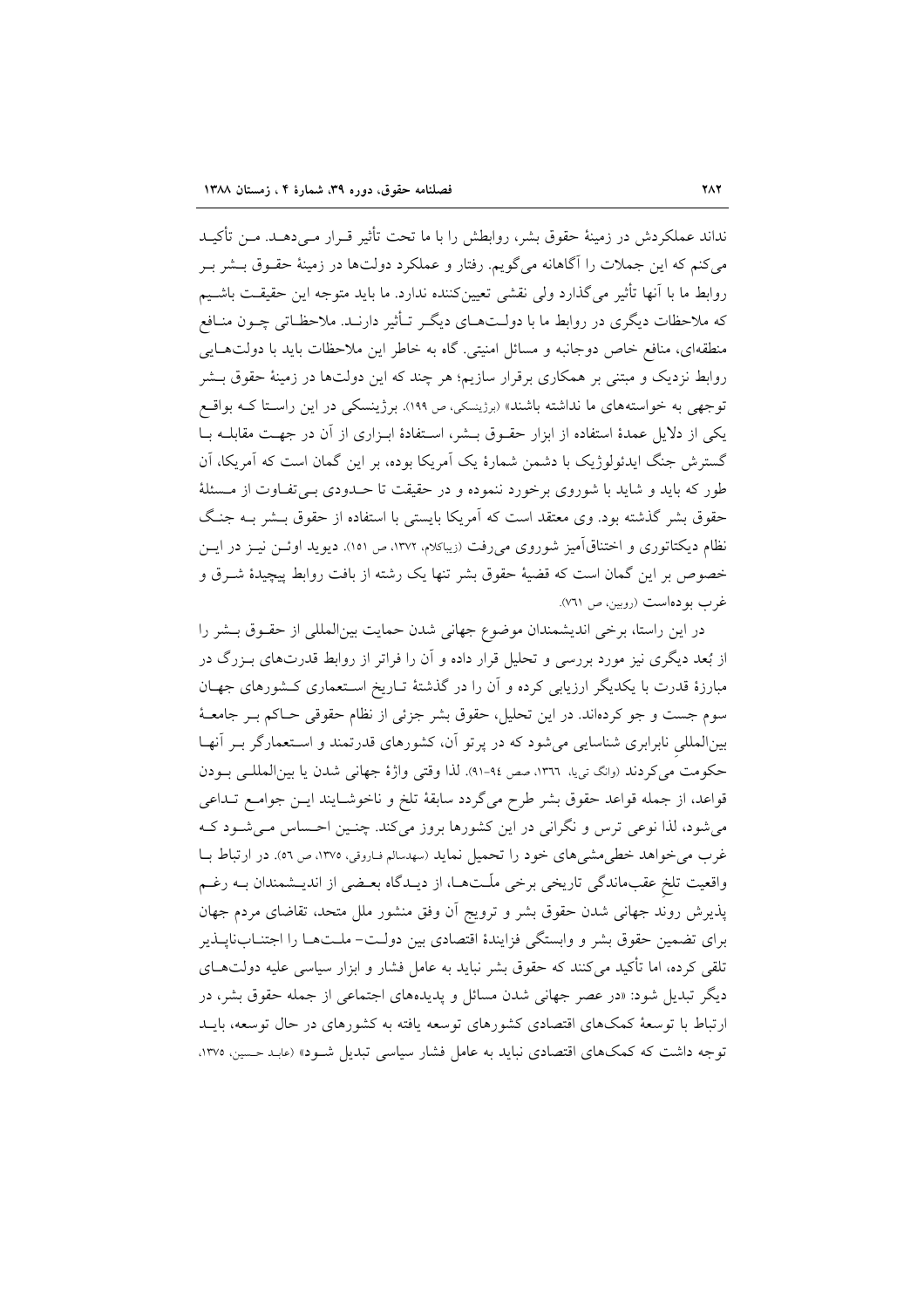صص ٥٥- ٥٤). در اين ديدگاه، تجارب حاصله از آنچه در جامعهٔ بين|لمللي جريان داشـته و دارد حکایت از این واقعیت دارد که در صحنهٔ رقابت دولتهای برخوردار از حاکمیت، کنـشگران قدرتمند بر سر کسب هرچه بیشتر منافع و از دور خارج کردن حریف، از کلیهٔ توانمنــدیهــای خود و ضعفهای رقیب استفاده می برند. امری که لازمهٔ قاعدهٔ بازی بر مبنای سیاست قـــدرت است. از سوی دیگر، در پر تو ارتباطات و آگاهی های حاصله از آن، دولتها در انجام اقـدامات و فعالیتهای خود عوامل زیادی را مورد توجه قرار داده و سعی مـی کننـد در راسـتای کـسب پرستیژ بینالمللی و حفظ آن، به آنچه مطلوب و خوشایند افکار عمومی جهـانی اسـت، بیــشتر توجه کرده و خود را عامل به آن جلوه دهند. موجی کـه چـه بــسا خـود، آن را ایجـاد کـرده و فضاسازی می کنند. در این نگاه، دولتهای قدرتمند بـه تـلاش جهـت تحمیـل مجموعـهای از ارزش ها بر دولتهای دیگر و عموماً دولتهایی که در چارچوب معیارهای حاکم بـر سیاسـت بين|لملل ضعيف تلقى مى شوند يا بنا كردن ساختارهاى جديد سلطة استعمارى، متهم مى شوند .(Tony Evans, 1999, p.134)

بنابراین، دولتهای در حال توسعه با ابتنای بر روند پرشتاب جهانی شدن حقوق بشر و نیز سابقهٔ سیاسی شـدن و ابزارمنـدی حقـوق بـشر در تعـاملات بـین|لمللـی و سیاسـت خـارجی كنشگران بينالمللي، نگران آن هستند كه بدون توجه به خاسـتگاه فرهنگـي- بـومي دولـتهـا، مورد قضاوت، برخورد سیاسی و ماَلاً مداخله قرار گیرند. اَنها بر این نظریه تأکید مـی کننــد کــه نظام ملل متحد که در حوزهٔ نفوذ ارادهٔ قدرتهای بزرگ گرفتار آمده (مهربـور ،١٣٧٤، ص ١١٩). نــه اراده و نه توانایی آن را دارد که حاکمیت دولتهای قدرتمند را در اجـرای معیارهـای حقـوق بشر نادیده گیرد، بلکه مداخلهٔ سازمان ملل متحد تنها علیه اعضای ضعیف امکانپذیر اسـت. از این منظر، یکی از علل عدم موفقیت یا کم توفیقی سازمان ملل در تحقق آرمانهای منشور ملل متحد و اعلامیهٔ جهانی حقوق بشر، سیاسی برخورد کردن با این مسئله و گزینشی عمـل کـردن در این زمینه است. در این راستا ممکن است اعلامیههـای دولـتهـای اروپـایی در خـصوص کشورهای جهان سوم، مسبوق بهسابقه، تجلّی گرایش ارباب گونه (Patronizing) تلقی شــود.. (Tomuschat PP.120-121&113). در تحليـل ديگـري امـروزه جـو حـاكم بـر سـازمان ملـل و ارگانهای حقوق بشری اَن و بحثهایی که در کمیتههـا و کمیـسیونهـا صـورت مـی گیـرد، بـه گونهای است که خوشبین ترین فرد را بدین باور می رساند که طرح مـسئلهٔ حقـوق بــشر، ابـزار مؤثر در دست برخی دولتهای عضو برای فشار آوردن بر یکدیگر است، (به خـصوص فـشار بر کشورهایی است که در تعاملات و مناسبات خود در عرصهٔ بین المللی دیدگاههای متعـارض دارند) نه دلسوزی برای بشریت و دلوایسی برای تضییع و عدم رعایت حقوق اساسی انسان ها. ارزیابی عنصر حقوق بشر در سیاست خارجی و امنیتی مشترک اتحادیهٔ اروپایی نشان مـی۵هــد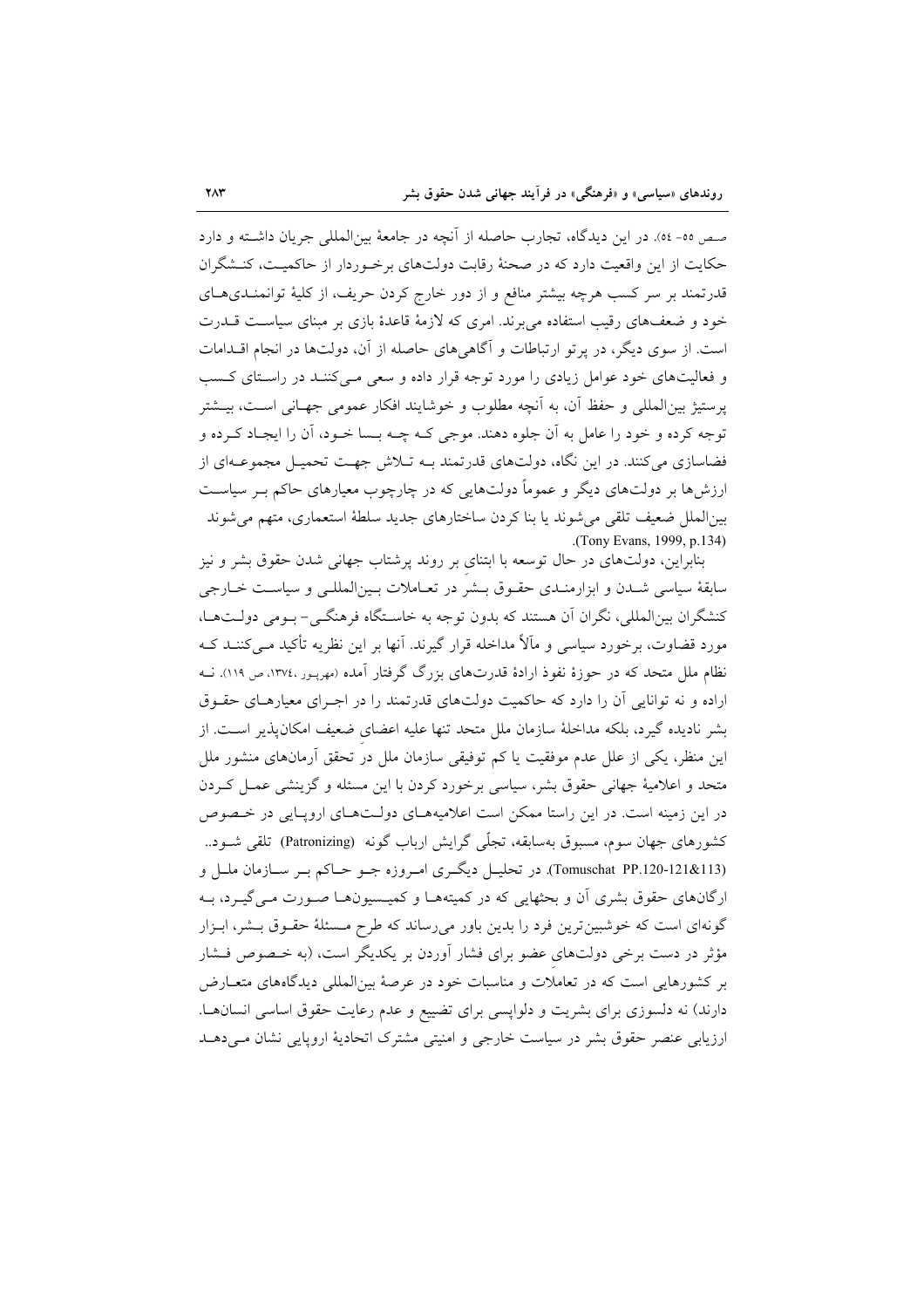که واکنش اتحادیهٔ اروپایی به تخلفات شدید از حقوق بشر در روانـدا، زئیــر، نیجریــه، برمــه و تيمور شرقي، حداقلي (minimal) و بي|ثر (ineffectual) بوده است. (King,1999,P.335).

اگر چه مطابق همهٔ گزارشهای رسمی موجود، دولت روسیه به صورت گستردهای، قواعد قابل اعمال حقوق بشر دوستانه در چچن را نقض می کند، اما با هیچگونه مخالفت جدّی نسبت به استراتژیهای نظامی خود مواجه نمی شود. از سوی دیگر، انکـار بـسیاری از حقـوق بنیـادی نسبت به اشخاصی که در پایگاه ایالات متحده در گوانتانامو (کوب) بازداشت شـدهانـد، سـایر دولتها را به منظور حمایت از بازداشت شدگان ترغیب نکـرده اسـت (Tomuschat.P.230). در این نگرش، شدیدترین اختلاف در خصوص کشتارهای هدفمندی است که طی سالیان متمادی از سوی اسرائیل دنبال شده و می شود؛ یعنی کشتار فلـسطینی هـای مـتهم بـه ارتکـاب اعمـال تروریستی که عموماً از طریق حملات هوایی صورت می گیرد و از سوی ایالات متحدهٔ آمریکـا در دسامبر ۲۰۰۲ به عنوان سیاست رسمی پذیرفته و تأیید شده است (همان) حتی دولت آمریکیا در قبال فهرست کسانی که تروریست معرفی شدهاند، در صورتی که دستگیری ممکـن نباشـد. آنها را مشمول اعدامهای فراقانونی (extra-legal) تلقی کرده است (New York Times,2002). در حالی که اصول و مؤلفههای حقوق بشر در فرأینـد جهـانی شـدن هنجاهـای ارزشـی، بایــد از سیاسی شدن صرف اّنها به عنوان تجلّی حاکمیت دولتها در سیاست خارجی جلـوگیری کنـد بلکه بر سیاست بین|لمللی و داخلی دولتها تأثیرگذار باشد. همانطور که تأکیـد شـده، رژیــم بینالمللی حقوق بشر در غایت خود، رهبری هژمونیک جهـان سیاسـت را بـر نمـیتابـد بلکـه تحقیقاً متناسب با ساز و کارها و موازین خود، بـر اراده و صـلاحیتهـای ناشـی از حاکمیـت دولت ها ساية سنگيني افكنده است(Forsythe, P.43).

### خاستگاه غربي حقوق بشر

دربارهٔ حقوق بشر و ابعاد بین|لمللی گسترش آن، صرفاً از منظر شناسایی کـارویژهٔ سیاســی قدرت محور در نظام بینالمللی سخن گفته نشده، بلکه بـه لحـاظ فلـسفی و خاسـتگاه نظـری غربي أن(Forsythe, P.31, Jaek Donnelly, 1982,P433-449) نيز مورد تأمل و تدقيق قرار گرفته و از این حیث نوعی تهدید علیه سنتهای فکری غیرغربی تلقی شده و بر آن پافشاری می شود. یعنی در این تحلیل أنچه از سوی دولتهای جهان سوم تهدیـد تلقـبی مـیشـود، مفـاهیمی بـا بارفرهنگی معطوف به ارزشهای غربـی اسـت کـه در پرتـو سیاسـت قــدرت، بـر کـشورهای غیرغربی تحمیل می شود. این دولتها نظیر بـه خاسـتگاه فرهنگـی، مـذهبی، اجتمـاعی خـود، ارزش هـاي مختلـف و بعــضأ متــضادي بــا ارزش هــاي دولــت هــاي غربــي دارنــد ( ntonio Cassese,1994,P.14-16,51-54,61-63). ارزش های غربے را نـوعی تھـاجم تلقـی کـرده و از آن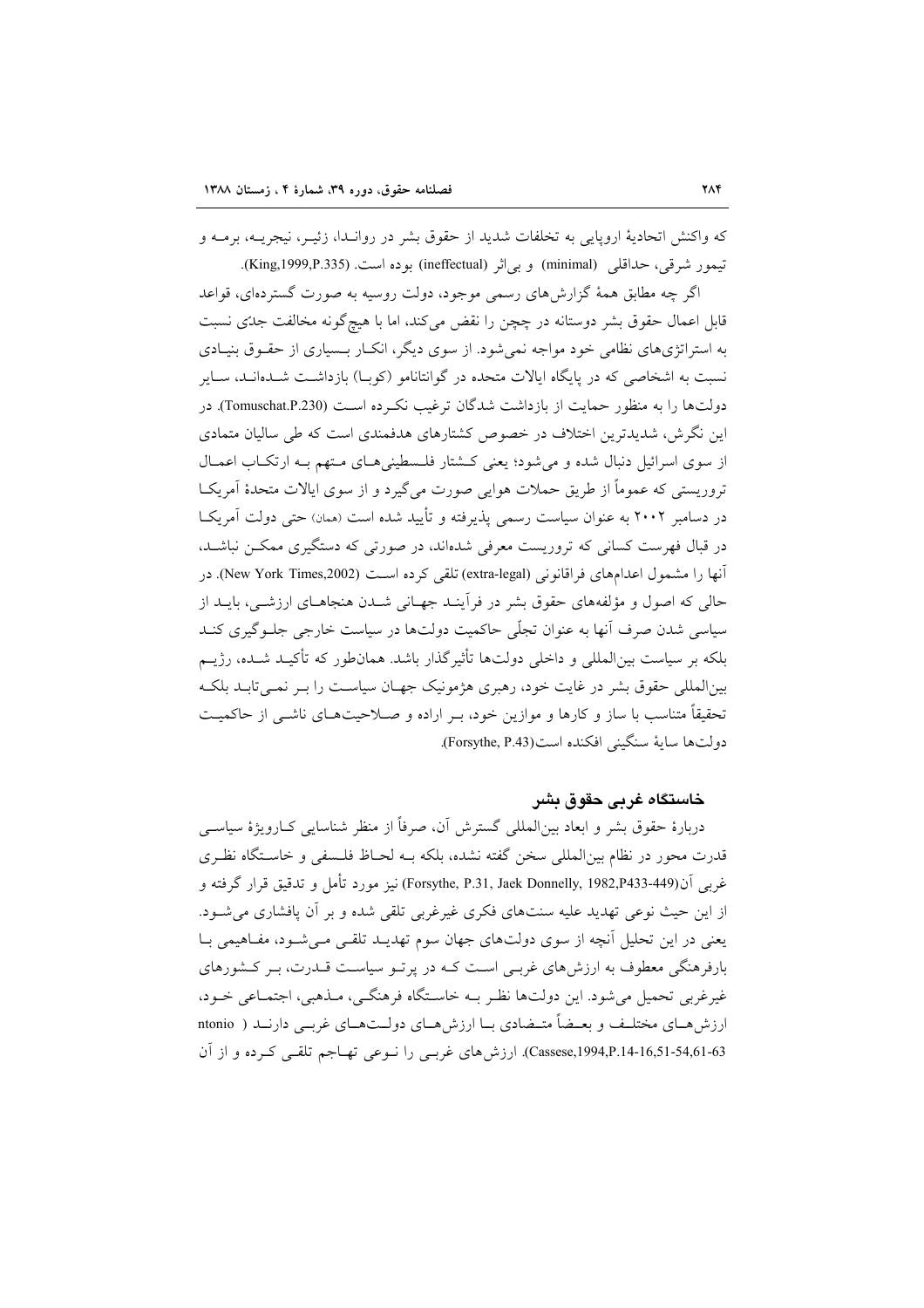میهراسند. براین اساس، با توجه به رویههای جاری بـینالمللـی خـصوصاً از منظـر ضـرورت توسعه، دولتهای توسعه یافته نباید حقوق بشر را، با خاستگاه فرهنگــی غربــی آن، بــه عنــوان عامل سیاسی برای فشار به دولتهای دیگر مورد سوءاستفاده قرار دهند (سالم فاروقی، ص ٥٦). بـه صورت مشخص تر گفته شده که «در حالی که حقوق بشر آن گونــه کــه در اســناد بــین|لمللــی لحاظ گردیده و درج شده، به هیچ وجه کلی نیست، بلکه نوعی قرائت خاص از تفکر غربـی و مقتضیات کلی ویژهٔ چارچوب تاریخی، فرهنگی، تمدنی و دینی آن است. ایــن نــوع خــاص از حقوق بشر در فرأيند جهانشمولي خود در مناطق مختلف با شـرايط كـلاً متفـاوت، منجـر بـه يديدآمدن اميرياليسم فرهنگي شدهاست.» (گرهارد لوف، ١٣٧٤، ص ١٥٣).

به تعبیر دیگر، واقعیت گونهگـونی مـذاهب، سـنتهـای فرهنگـی و سـاختارهای سیاسـی کشورهای مختلف، تعیین تعریف واحدی از یک نظام مشخص و منـسجم حقـوق بـشر را کـه بتواند سنتها، مذاهب و ساختارهای سیاسی و فرهنگی خاص کشورهای مختلف را دربرگیرد، بسیار دشوار و شاید غیرممکن نموده است. از این منظر همهٔ حقائق و واقعیات حیات جمعـی، در بستر اجتماعی، فرهنگ و تاریخ خاص به منصه ظهور رسیده و در پرتو اهـداف و مـضمون خاص خود تابع زمان مخصوص به خود هستند. در این راستا با همهٔ ادعاهای مربوط به جهـان شمولي حقوق بشر بايد با حزم و احتياط بر خــورد كــرد (Makau Mutua, 2002,P.1). بــه تعبيــر دیگر، جهانشمولی حقوق بشر، کـه بیــشتر جنبـهٔ سیاســی و اقتـصادی دارد تــا انــساندوستانه، نمی تواند ملاک و معیاری برای سنجش پایبندی دولتها به رعایـتِ حقـوق بـشر باشـد. زیـرا معيارهاي اين چنيني جانبدارانه و گزينشي است (David Gillies,1996,PP.272-277).

بر این مبنا حقوق بشری که در این رهگذر مورد توجه است بیان تصویر انسان و اجتمـاعی فردیت گراست که بر عنـصر و خصیـصهٔ خودخـواهی و منیّـت انـسانی تکیـه دارد و در قیـد خویشتن خویش است... این حقوق چیزی غیر از آمال منحطی که از مشخصات تمـدن غـرب است (مانند لجـام گـسيختگي، آميـزش جنـسي، آزادي زودگـذر، فحـشا و همجـنس گرايـي)، نمـیباشـد. رشـد ایـن مکتـب، سـاختارهای اجتمـاعی را تهدیـد کـرده و آزادی را بـه سـطح لجامگسیخته تنزّل داده است. از سوی دیگر به این انتقاد تأکید ارزشی- دینی خاص داده شــده که حقوق بشر در روابط دینی به لاادریّت و حتی خداناشناسی و انکار خدا میدان دادهاست. از این رو، استعمار در پوشش اومانیسم درآمده، لذا تهدیدی علیه هویت سیاسی، اجتماعی جوامع اسلامی به شمار می آید (گرمارد لوف، ص ٢). در این راستا، حقوق بشر فعلی، غربی، آنگلوساکسون و مسیحی تلقی گردیده و گفته شده که دولتهای جهان سوم و غیرغربی نمی توانند بـه اصـول و جزئیات آن متعهد باشند. در تبیین این موضوع، با نگاه به تاریخ و عملکرد غرب که زمانی از نژاد زرد آسیا با عبارت تحقیرآمیز و خصمانه "تهدید زرد" و زمانی از سیاهپوستان در ممالک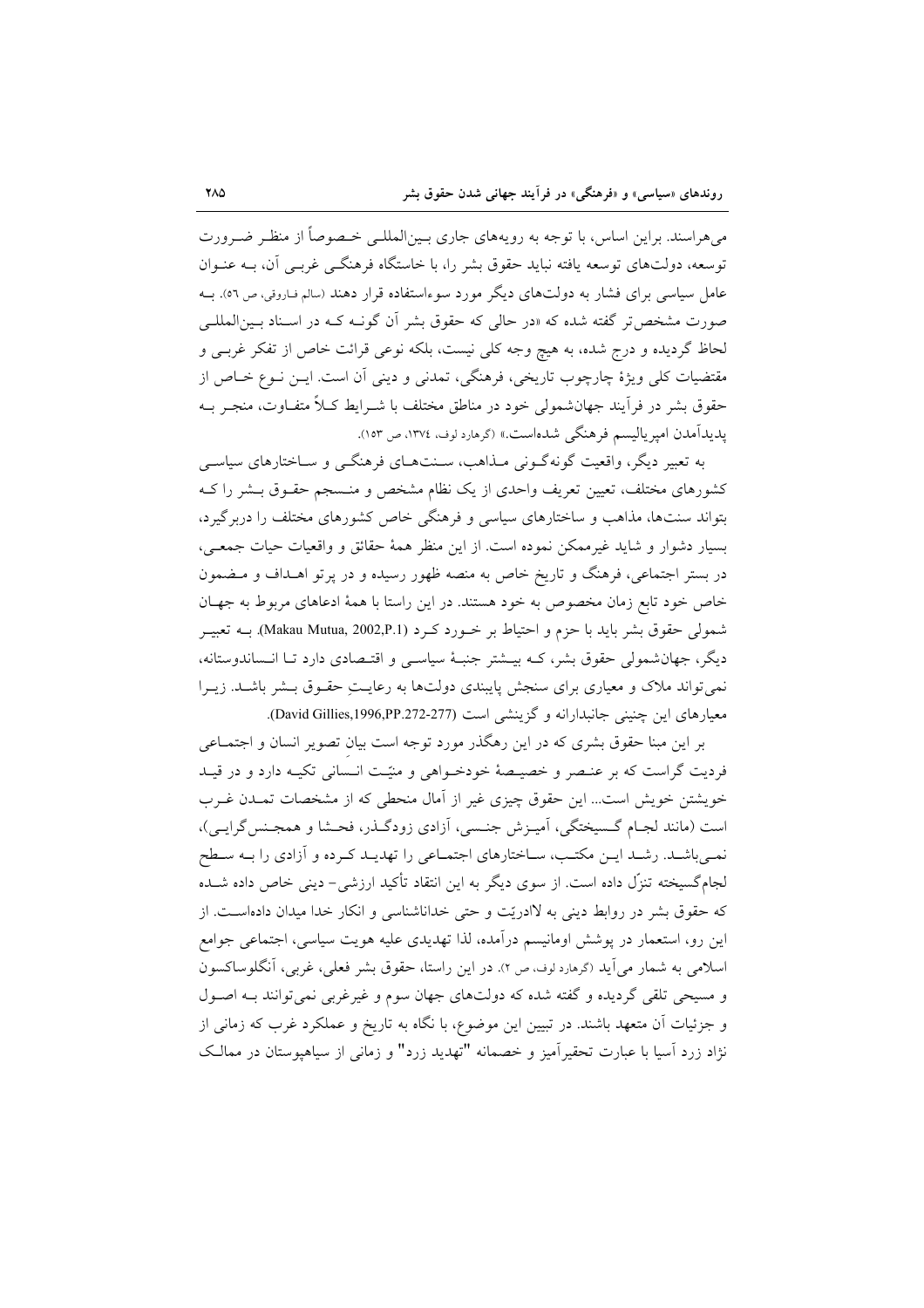غربی با لفظ تحقیرآمیز سیاهزنگی نام میبردند، به این نکته اشاره شـده کـه بـا ایـن وضـعیت، غرب اکنون در برابر اسلام، رویهٔ مشابهی را در پیش گرفته و مسلمین را بنیادگرا و تروریـست معرفی می کند. تا آن حد که در هر رویدادی، در بادی امر، بدون هیچگونه تحقیق و پژوهـشی، به تهاجم تبلیغاتی علیه اسلام و مسلمانان مبـادرت مـیشـود. در ایــن تبلیغــات و لفــاظی۵ـای پوشش خبری مطبوعاتی ناظر بر این وقایع، اسلام به عنوان عنصر خـارجی و معمـای مطلـق و غیرقابل تحمل معرفی می شود. رفتاری که توسط رسانههـای گروهـی و مطبوعـات امریکـا در انفجارات شهر أكلاهما و مركز تجارت جهـاني نيويــورک عينيــت بيــشتري يافـت ( M. Mehdi Semati,1997,PP.30-33) و در پرتو انفجار ۱۱ سپتامبر در نیویورک به اوج خود رسید. فرآینـدی که از حیث نظریهپردازی هم تقویت شده و از رهگذر نظریهٔ "جنگ تمـدنها" محمـل نظـری قوى پيدا كردهاست. (ساموئل هانتينگتون، ١٣٧٥، صص ١١٧-ه٤). تقابل ايجاد شده واكـنش هــايي را نيــز دریی داشته و بر این نکته اصرار می شود که بررسی ها حکایت از این واقعیت دارد که نــه تنهـا در کشورهای جهان سوم، بلکه در خود غرب، «غربی۵ خود یکی از بزرگترین ناقضان حقـوق بشر در تاریخ هستند. آنها تولید مواد مخدر و قاچاق را محکوم میکنند؛ ما هم محکوم میکنیم. ولي خود أنها بزرگترين سـوداگر ابـزاراًلات جنـگ و موادمخـدر و... هـستند. آيـا مجـازات بینالمللی از طریق نهادهای بینالمللی به خاطر عدم رعایت حقوق، اصلی فراگیـر اسـت؟ آیـا دولتهای غربی را می توان پایبند به حقوق بشر تلقی کرد؟» (سهد سالم فاروقی، ص ۲). <sup>۱</sup>

این رهیافت که براساس آن، تقابل ماهوی بـین حقـوق بـشر غـرب و شـرق وجـود دارد، رویکرد جاری حقوق بشر را مختص انسان غربی میداند که غرب آن را ارزش غالب حاکم بر رفتار بشری تلقی کرده و برای جهان سوم و ملل تحت ستم، هـیچ گونـه حقـی قائـل نیـست. هرگاه در این باره نسبت به جهان سوم سخن میگوید، وجود اغراض و اهداف سیاسـی کــاملاً ملموس است. امری که منجر به بی اعتمادی ملتهای جهان سوم شده است. علی رغم تـصویب مقررات و انتشار اعلامیههای فوق و پس از گذشت سال\$ای متمادی از آنها، مکرر دیـده شـده که غرب به بهانهٔ اشاعهٔ اصول آدمیت و تمدن، به شرمآورترین اعمال در کـشورهای آفریقـایی،

۱. در این ارتباط می توان به سخنرانی نمایندهٔ دائم دولت مالزی در سازمان ملل که در ۲۹ نوامبر ۱۹۹۳ در کمیتهٔ سوم ایراد شد، اشاره کرد: «ما باید اطمینان پیدا کنیم که تلاش ما برای ارتقا و حمایت از حقوق بشر، بیطرفانه و غیرگزینشی است. متأسفانه سخنرانیهای مربوط به حقوق بشر در نظام ملل متحد، به نحو فزایندهای سیاسی شده، تهاجمی و تند است. جای تأسف است که برخی از دولتهای غربی لذت می برند که بعضی از دولتهای جهان سوم را نام ببرند و به عنوان ناقض حقوق بشر آنها را انگشتنما کنند. در حالی که خودشان نقص بسیار دارند و هنوز مدت زیادی نمیگذرد که همین دولتها به عنوان استعمارگر در بدترین شکل استثمار و بهرهکشی از انسانها در ابعاد گسترده، مجرم به حساب میآمدند. این روش که درپیش گرفته شده، مسلماً طریق همکاری بینالمللی در زمینهٔ حقوق بشر نیست... » به نقل از: مهرپور، *مأخذ پیشین، ص* ۱۲۰.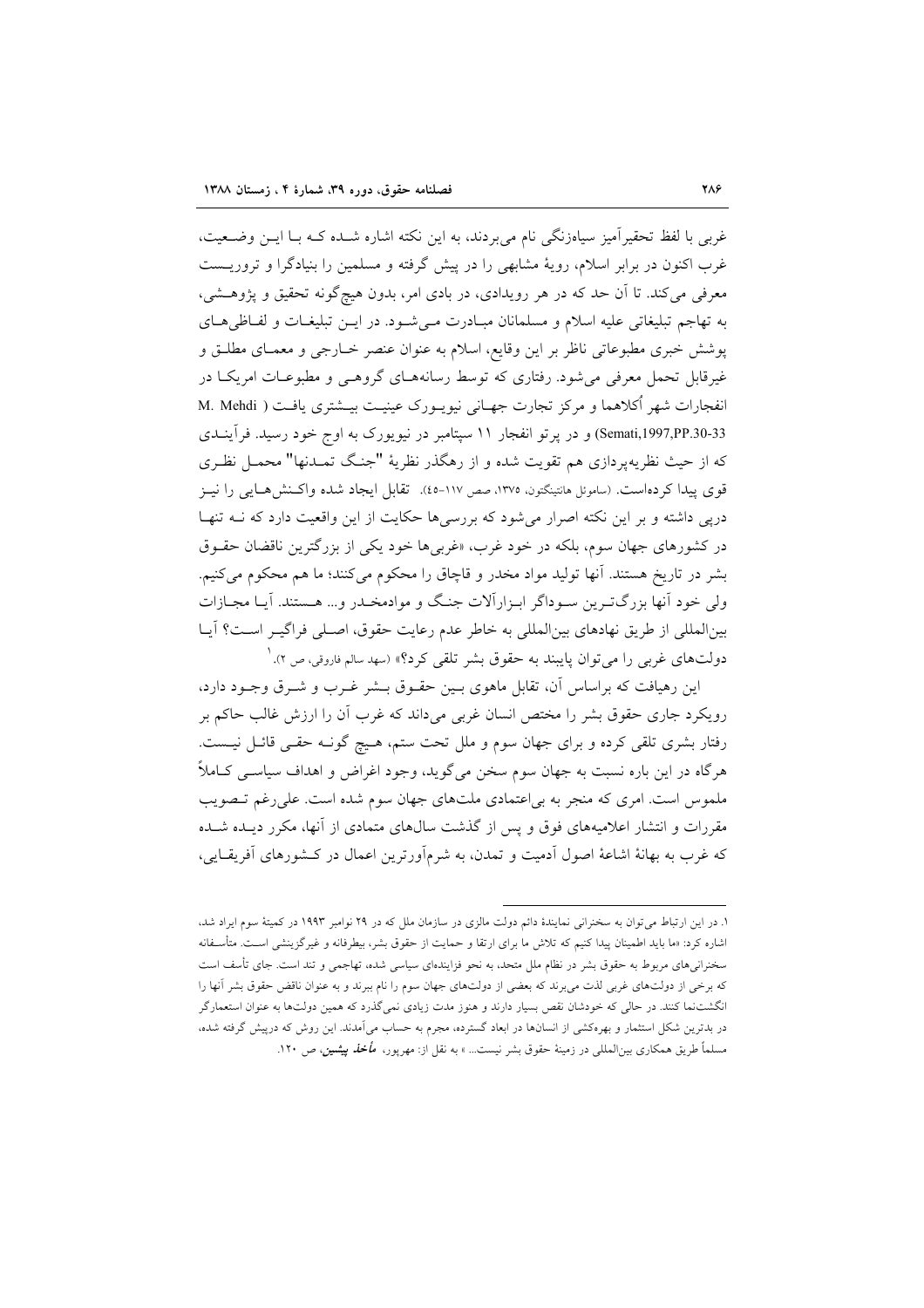آسیایی و امریکای لاتین مبادرت ورزیده است. کشورهای اسلامی هنـوز هــم مـورد غــارتگری استعمارگران هستند و همه روزه به بهانههای مختلف، سرمایهها و ذخایر مادی و معنـوی آنــان از سوی کشورهای بزرگ غربی به تاراج میرود، در حالی کـه در کنـار ایـن سـتم و اجحـاف، غرب از سردادن شعار طرفداری از حقوق بشر نیز دست برنمیدارد و ایــن دقیقــاً بــه آن علــت است كه غرب حقوق بشر را مخصوص به خود مىداند. مفهوم حقــوق بــشر امــروز در غــرب جنبهٔ فردی به خود گرفته است (محقق داماد،۱۳۷٤، صص ۲۰۹– ۲۰۸). در این راستا نماینــده چــین هــم در کمیته سوم مجمع عمومی به تاریخ ۲۹ نوامبر ۱۹۹۳ بر این باور بود که: «در حـالی کـه فـه واقع بینانه و نه عملی است که استانداردها و مدلهای حقوق بشری چند کشور نمونهٔ کامـل بـه شمار آید و سیستم ارزشی و سیاسی یک یا چند کشور به عنوان نمونهٔ لازمالاجرای جهانی بـه دیگر کشورها تحمیل گردد» (به نقل از مهربور، ص ١٢٤).

پیش از برگزاری دومین کنفرانس جهانی حقوق بشر در وین، کشورهای آسـیایی در تایلنــد با برگزاری جلساتی، ابعاد مختلف حقوق بشر را مورد بررسی قرار داده و دیدگاههـای خــود را با فرض دخالت کشورهای صنعتی در امور داخلی سایر دولتها بـا اسـتفاده از حربـهٔ حقـوق بشر، این گونه اعلام داشتند که حقوق بشر بایــد براسـاس معیارهــای فرهنگــی، دینــی و ســنتـی جوامع و ملل تعريف شود (ابراهيم فلِّ، ١٣٧٤، ص ١٠).

در این ارتباط، موضوع در کنفرانس جهانی حقوق بشر وین طرح گردید و از سوی برخبی کشورها تأکید گردید که باید خاستگاه فرهنگی و دینـی حقـوق بــشر بــا توجــه بــه گونــاگونی فرهنگها و ادیان مورد بررسی قرار گیرد. وزیر خارجهٔ اندونزی در این خـصوص در کنفـرانس مزبور اظهار داشت: «... انتظار میرود که درکوی مشابه از تاریخچهٔ پیدایش و تجربیات جوامع غربی و شکل گیری سنتها و ارزشهای فرهنگی و اجتماعی این کشورها وجود داشته باشـد. در جهانی که سلطهٔ قوی بر ضعیف و مداخله در امور دولتها هنـوز یـک واقعیـت دردنـاک است، هیچ کشور یا گروهی نباید خود را در نقش قاضی، هیأت منـصفه و یــا مـأمور اجــرا در برابر کشورهای دیگر قرار دهد... اکثر کشورهای درحال توسعه از مفهوم جهـانی حقــوق بــشر حمایــت مــیکننــد ولــی در مقابــل معیارهــای تحمیــل شــده مقاومــت خواهنــد کــرد» (U.N.Doc.A/CONF.157/24,1993). دولت جمهوري اسلامي ايران نيز ضمن غربي تلقى كردن نگرش حقوق بشر جهانی، در کنفرانس وین به مخالفت با آن برخاست. رئیس هیأت نمایندگی ایران در این خصوص اظهار داشت: «غربیها می خواهند نقش قاضی، دادستان و هیأت منـصفه را در زمینهٔ حقوق بشر ایفا کنند و در عین حال نقش قانونگذار را نیز به عهده داشـته باشـند و تعريف قانون هم در اختيار آنها باشد ولي چنين وضعيتي براي جهان سوم قابل قبـول نيـست... اختلاف ما، استفادهٔ سیاسی از حقوق بشر است. ما معتقـدیم کـه حقـوق بـشر بایـد در سـطح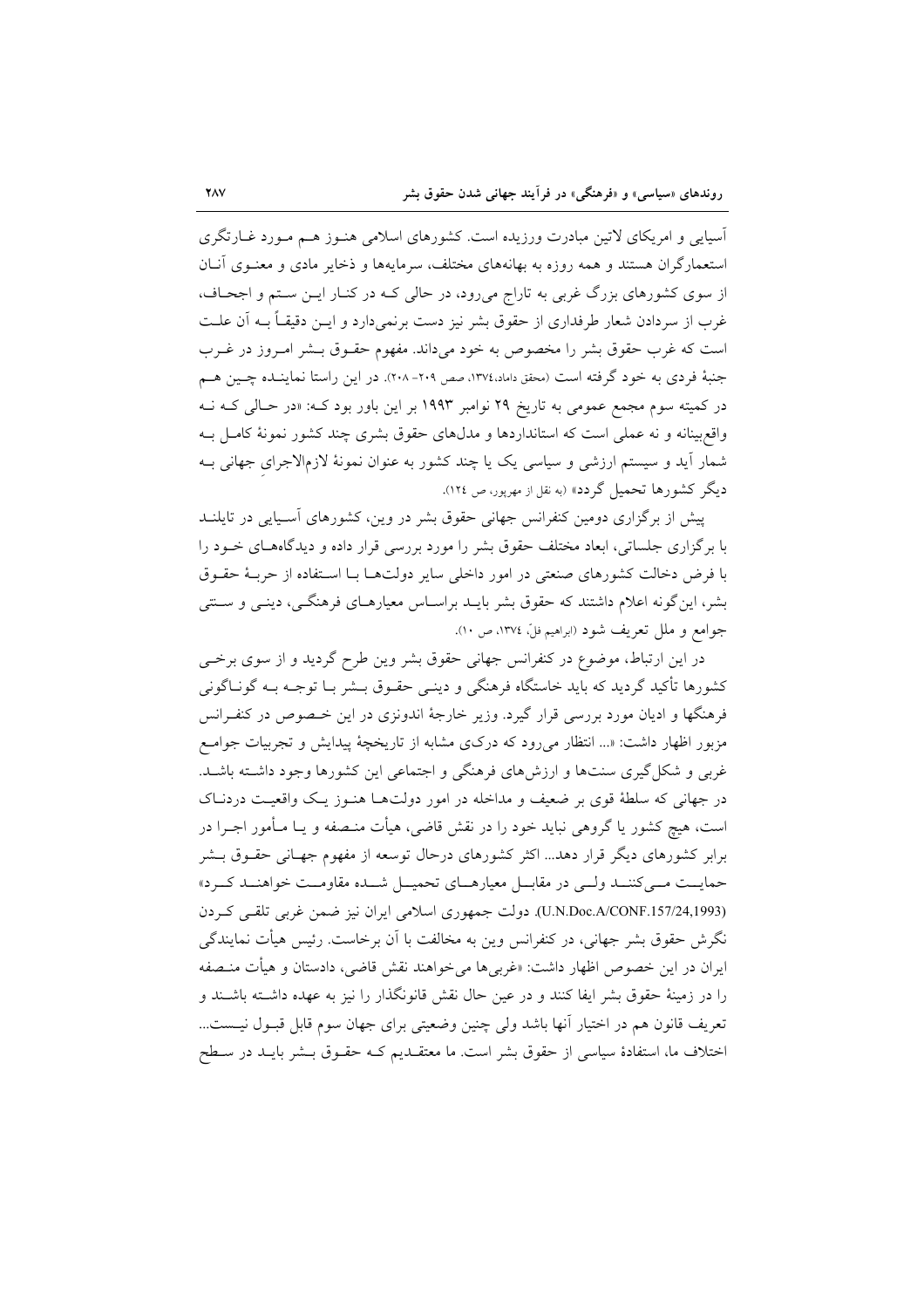بین المللی اجرا شود و کسانی که ناقض حقوق بشر هستند، در جامعهٔ جهانی معرفی شوند. امـا این روند باید براساس ملاکها و ضوابط حقوق بشر باشد، نــه براســاس ملاحظــات سیاســی و روابط بین|لمللی دولتها که در واقع چند دولت خود را حامی حقوق بشر تلقی و نظراتشان را تحمیل کنند. در واقع خودشان تصمیم بگیرند که براساس ملاحظات سیاسـی خودشـان، کـدام دولت ناقض حقوق بشر است. در صورتی که سیاستهای حمایتی این دولـتهـا بـه صـورت جدی به نقض حقوق بشر کمک میکند... ما براین مطلب اصرار داریم که مبـانی بایـد تعریـف شود... و اینکه روشهایی باید ایجاد شود که استفادهٔ سیاسی از حقوق بشر را به حداقل برساند» (همان).

#### گسترش هنجارهای بشری

تردیدی نیست که امروزه حقوق بشر، در گسترهٔ روابط بینالملل جایگاهی خـاص را بـه خود اختصاص داده است؛ در حالي كه در گذشته، در عرصهٔ صلاحیت داخلی دولتها محدود بوده است. امّا در وضعیّت کنونی و نیـز بـا تاکیـد و توجـه بـه رونـدهای سیاسـی و فرهنگـی فوقالاشعار به مثابه متغیّرهای موثر و تاثیرِگذار، تحقیقاً باید بین طرح و پــذیرش ایــدهٔ حقــوق بشر در گسترهٔ روابط بینِالملل، و مقولهٔ اعمال و اجرای آن تمایز قائل شویم، چـرا کـه عرصـهٔ بینالمللی، عرصهٔ بازی و روابط بازیگرانی است که هریک در مقام اعمال نفوذ و بهـرهبـرداری بیشتر از توانمندیهای خود و ضعفهای رقبا هستند. از این رهگذر، واقعیتِ استفاده از حقوق بشر به عنوان وسیلهای جهت تحقق اهداف سیاسی، در نظام دوقطبی قبل از پایان جنگ سـرد عینیت یافته و این تردید که حتی سازمانهای بینالمللی مـدافع حقـوق بـشر بازتـاب سیاسـت بین المللی دولت های بزرگ هستند (David Forsythe,2006,PP.51-52).

نه گفتمانهای فلسفی یا قانونی حقوق بشر، بستری مناسبتر پیدا کرده است امروزه نیز در پرتو جذابیت و اقبال به مقولهٔ حقوق بشر در سطح بین|لمللی و همچنین تحـولات هنجـاری و ساختاری که در این زمینه حادث شده، قـدر مـسلم ایـن اسـت کـه در راسـتای قاعـدهٔ بـازی، ابزارمند بودن قاعدهٔ حقوق بشر جهانی مورد توجه همهٔ دولتها، خصوصاً دولتهای بـزرگ و ييشرفتهٔ صنعتي است. لذا تحقيقاً يک نارضايتي کلي در سرتاسر جهان در قبال تفسير و اجـراي حقوق بسشر بــه روش غربـــی وجــود دارد (Donnelly,PP,433-449;see: Tim Dunne,1999). نارضایتی که در برخی مواقع و در نقاطی از دنیا به تقابل و اصرار بر مواضع سـنتی و ناســازگار با فرآیند جهانی شدن حقوق بشر جهانی نیز منجر می شود. در این راستا اظهار شـده کـه «ایـن خاستگاههای نظری نهضت حقوق بشر، بـدون تردیـد غربـی اسـت... جهـان سـوم بـه نحـوی چشمگیر نه در قانونمندی حقوق بشر شرکت سازنده داشته و نه در به کار بستن آن؛ هـر چنـد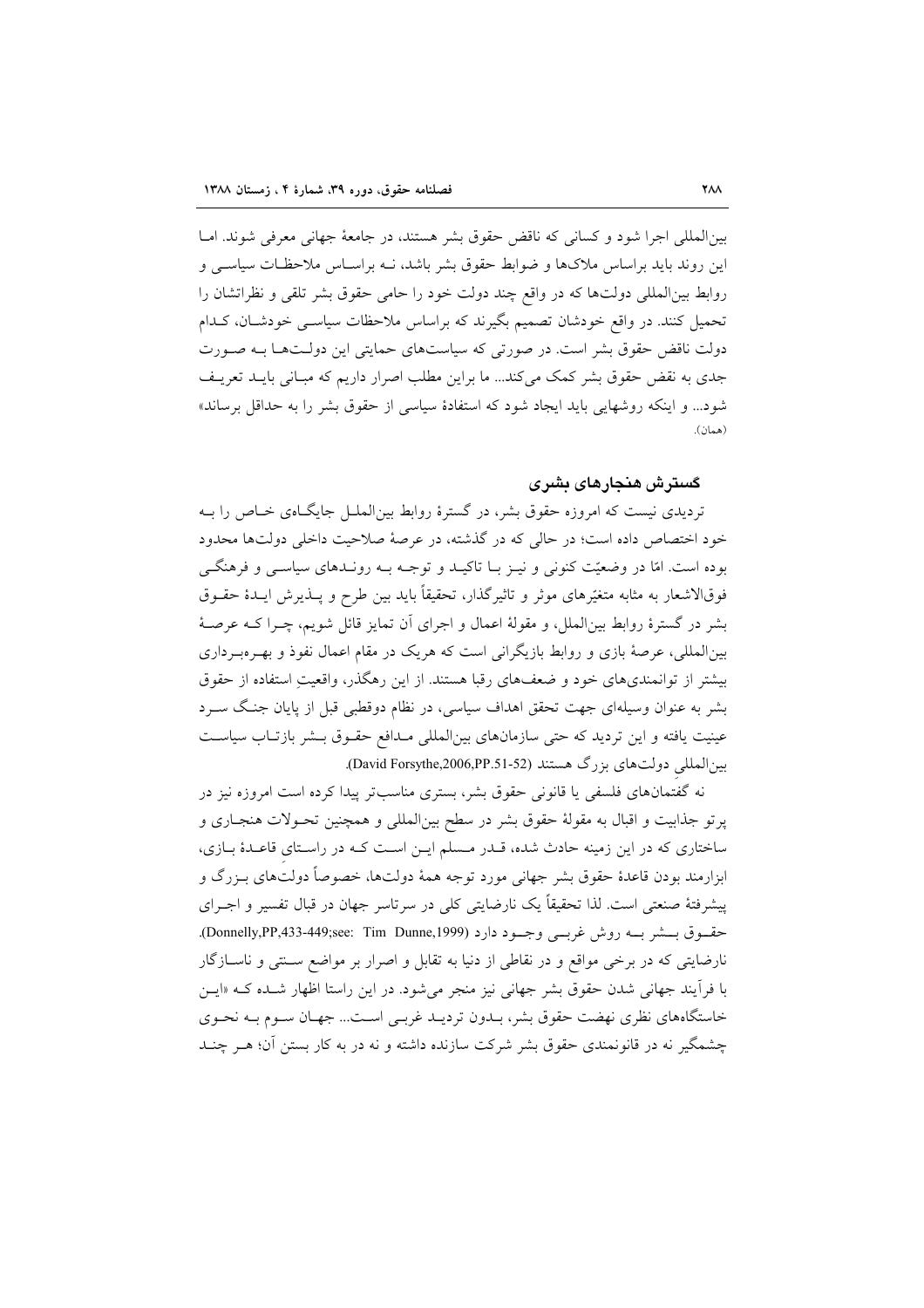که حقوق بشر در همهٔ فرهنگهای جهان سوابقی دارد... [امّا] تنها این خاستگاههـای تــاریخی است که بسیاری از ملی گرایان فرهنگی را بر آن داشته تا نهضت حقوق بشر را بـه عنـوان یـک معیار جهانی یا هنجار جهانی نیذیرند. بر این اساس، تجاوز به حقوق بشر بـا توسـل بـه عـدم مشروعیت بعضی از ارزش های آن در جهان سـوم توجیـه مـیشـود...» (رادیکـا کوماراسـومی، ١٣٦٦، ص ٤٤).

قطع نظر از واقعیت سیاستگذاری ابزارگرایانهاه و علیه حقـوق بــشر، تحقیقــاً پــشتیبانی۵حــای گسترده از حقوق بشر از سوی نهادها و کارگزاریهـای فـرا دولتـی، در مـواردی دولـتهـا را طفیلی روند بین|لمللی حقوق بشر قرار می دهد. طبیعی است که به سادگی قابل پذیرش نیست که فرآیند حقوق بشر جهانی را صرفاً ابزارمندانه تحلیل کرده و هیچگونه محمل و بــستر عقلــی و منطقی برای آن قائل نشویم. اگر صرفاً بُعد ابزاری، اَن هــم صـرفاً بــرای دولــتهــای بــزرگ موضوعیت دارد، چگونه است که این تمایل در دولتهای جهان سوم وجود داشت که با توجه به عدم توانایی سازمانهای منطقهای جهان سوم، در بحرانهای بسینالمللـی از منظـر مـوازین حقوق بشرى، همچون افغانستان، نهادهاى بين المللي مىبايست دخالت بيشتر داشته باشند؟ آيـا این تمایل مؤید این واقعیّت نیست که رهیافت حقوق بشر، و ارزیابی و سنجش آن لزوماً نبایــد در عملکرد برخی دولتها جست و جو شود؟ بدیهی است کـه درک و فهـم حقـوق بــشر در مفهوم هنجاري و تأثیرگذار و البته برخوردار از ساز و کارهاي اجرايي قوي در شـبکهٔ ارتبــاطي بین المللی، منطقهای و داخلی، زمانی متصور است که «مسئولیت مشترک» در قبال یک دیگر، آنهم در حوزهٔ موضوعی حقوق بشر و ارزشهای هنجاری مربوط به آن پذیرفته شود ( Peter Frankental,2000,PP,22-23). از این منظر، سبر تکـاملی و بایـستهٔ حقـوق بـشر، بـهگـروههـای آسيب،يذير و تأمين نيازمنديهاي آن رهنمون مي شود. ولي آيــا هميـــشه واكــنش٨هــا و اقـــدامات دولتهاي عضو جامعهٔ بين|لمللي در قبال پديدههاي طبيعي و غير طبيعي بالـسوّيّه اسـت؟ آيـا اساساً قابل پیش بینی است که چه مواضع و دیدگاههایی را حسب مورد برخواهند گزید؟

بدیهی است دولتها که مطابق مصالح و منافع خود عمل مـیکننـد، از گرایـشهای حقـوق بشر و خصوصاً تحولات هنجاری و ساختاری آن بهره خواهند برد؛ امری که در برخـی مــوارد خوشایند و مطلوب و در مواردی ناخوشایند به نظر می آید؛ امـا آنچــه مـسلم اسـت عبـارت از تحول و تأثیر گذاری حقوق بــشر، خــصوصاً در حــوزهٔ مــسائل و موضــوعات عــام و فراگیــری همچـون فقـر، بهداشــت، اقــشار أســيبِيــذير و جــرائم ســازمان يافتــه، ايــدز و... ( Mary Robinson,2005,P.25) و نیز در روابط دولت با فرد و حکومت با مـردم، بــه مثابــه خاســتگاهـي ورای ارادهٔ دولتها، آن هم برخی دولتهای خاص است؛ بلکه گسترمای به یهنهٔ همه جهـان و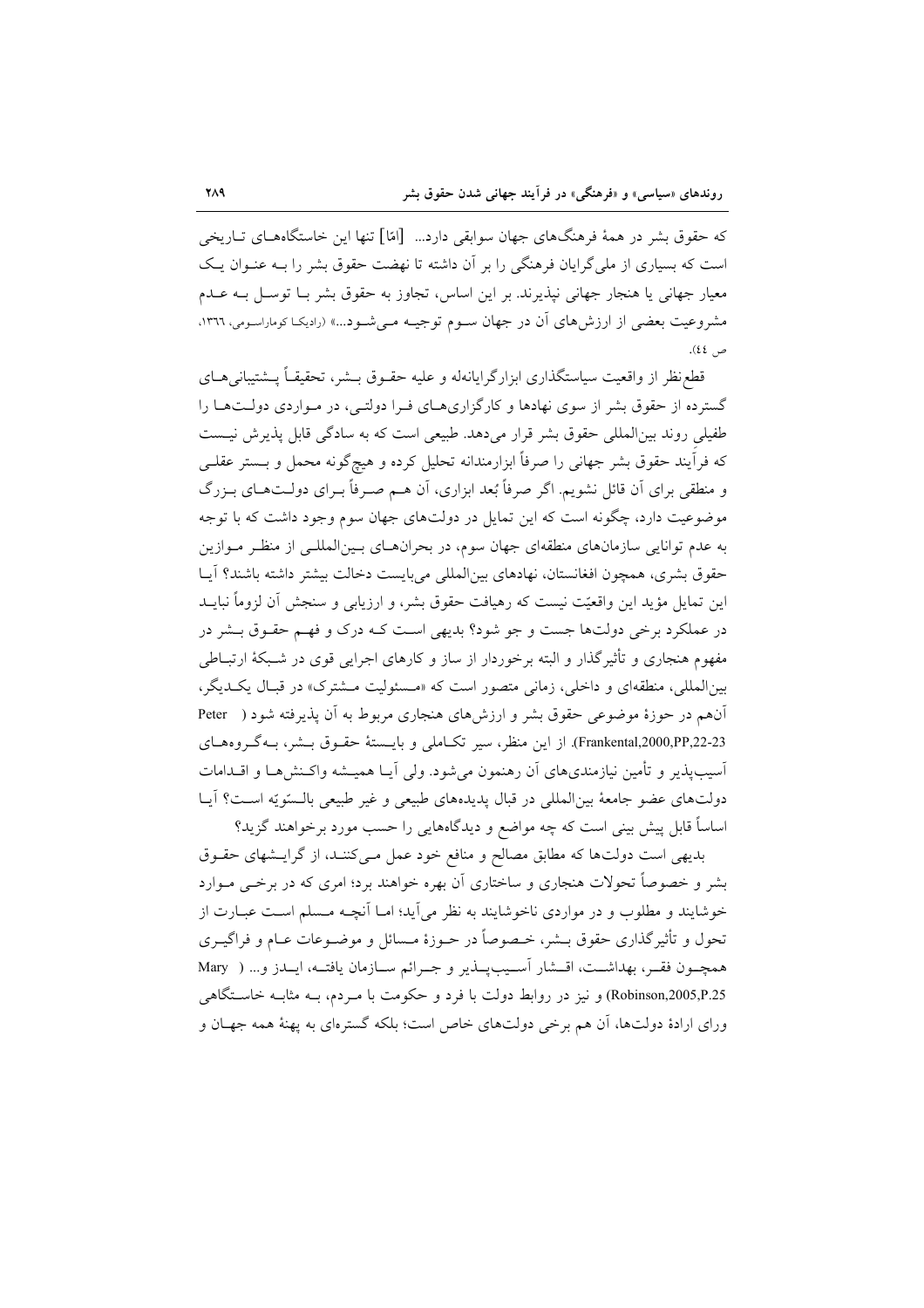همهٔ فرهنگها را دربرمیگیرد؛ روابط انسانها را در زمان صلح و جنگ نظم و نسق مـیبخـشد و محکي ارائه مي کند که همهٔ دولتها را شامل مي شود.

به تعبير ديگر، مفهوم حقوق بشر (نه همهٔ مصاديق آن) از وصف بين|لمللي و اقبال جهــانـي بهرهمند شده و در چارچوب سازوکارها و راهکارهای بین|لمللی از رهگذر نهادهای بین|لمللـی دولتي و غيردولتي يي گرفتــه مــي شــود. از ســوي ديگــر، از آنجــا كــه بــازيگران اصــلي جامعــهٔ بینالمللی به دنبال منافع سیاسی خاص خود هستند، قاعدهٔ بازی ایجاب میکند که از هر آنچـه عامل قوت و قدرت تلقى مى شود، استفاده كنند؛ حقوق بشر نيز از اين قاعـده مـستثنى نيـست. بلکه در عرصهٔ رقابت و سیاست قدرت، ابزاری منطقی و امری عقلایی است. اما بایـد دانـست که حقوق بشر صرفاً از منظر ابزارمندی و سوءاستفاده نباید تحلیل شود، چـرا کــه از یــک ســو تحول هنجاری و ساختاری حقوق بشر، ورای ارادهٔ دولتها جهتگیـری شـده و مـیشـود و اساساً اینگونه بنیان گرفته و از دیگر سو همیشه این روند با سوءاستفاده همراه نبـوده، بلکـه در مواردي چند حتى عليه سوءاستفادهكنندگان از حقوق بشر و ناقـضين آن، ولــو اينكــه از جملــه دول قدرتمند و یا تحت حمایت آنها باشند، نیـز اسـتفاده و بهـرهبـرداری شــده اســت. مــسلماً پذیرفتنی نخواهد بود که صرفاً به دلیل احتمال سوءاستفاده انجام این عمل را دلیلی بـدانیم کـه مانع اعمال حقوق بشر در سطح بین|لمللی تلقـی شـود. در چـارچوب آنچـه نـاظر بـر حقـوق انسانی، فارغ از هر قید و بندی باشد، میتوان بر این بـاور بـود کـه اساسـاً سوءاسـتفاده، یعنـی انگیزهٔ سوء اعتراض به دولتهای ناقض حقوق بشر، منطقاً بیαمنا میٖنمایـد. بلکـه آنچـه مهـم است و در شمول تحول هنجاری حقوق بشر قرار میگیرد و بنابراین مـورد توجـه و اعتـراض أحاد جامعهٔ بین|لمللی، چیزی جز نفی عمل خطا و تقبیح خلاف نیـست؛ یعنـی واکـنش علیـه تخلفاتي كه وجدان عمومي را خدشهدار ميكند. `

رهیافت حقوق بشر، در کلیّت خود، نقطههای آسیب برخی دولتها را زیادتر سـاخته، امـا همهٔ دولتها و حکومتها را شامل مـیشـود و هـیچ دولتـی از آن مـصونیت نـدارد. در نظـم حقوقی جدید، متاثر از روند سریع و پرشتاب جهانی شـدن و گـسترش ارتباطـات رویـههـای بین|لمللی، در عرصههای منطقهای و جهانی، دگر گونی قابـل ملاحظـهای پذیرفتـهانـد. اگـر در

۱. در این ارتباط می توان به گزارش سازمان دیدهبان حقوق بشر، گزارش سال ۲۰۰٤ اشاره کرد که با ابتنای بر معیارهای حقوق بشر، اقدام اسرائیل در سرزمینهای اشغالی فلسطین (کرانه باختری و نوار غزه) به بهانه جنگ علیه تروریسم را به نقـد کـشیده است. ن.ک. به: Kenneth Roth, (2004).

یا اقدامات فرا قانونی ایالات متحدهٔ آمریکا پس از ۱۱ سپتامبر به نقد کشیده شده و بازداشتهای خودسـرانه و توقیـفهـای سری و استراق سمعهای مخفیانه و بازداشتها در گوانتانامو، حتی با توجه به اختیارات زمان جنگ رئیس جمهور، زیر سـوال برده شد (Alison Parker, (2004.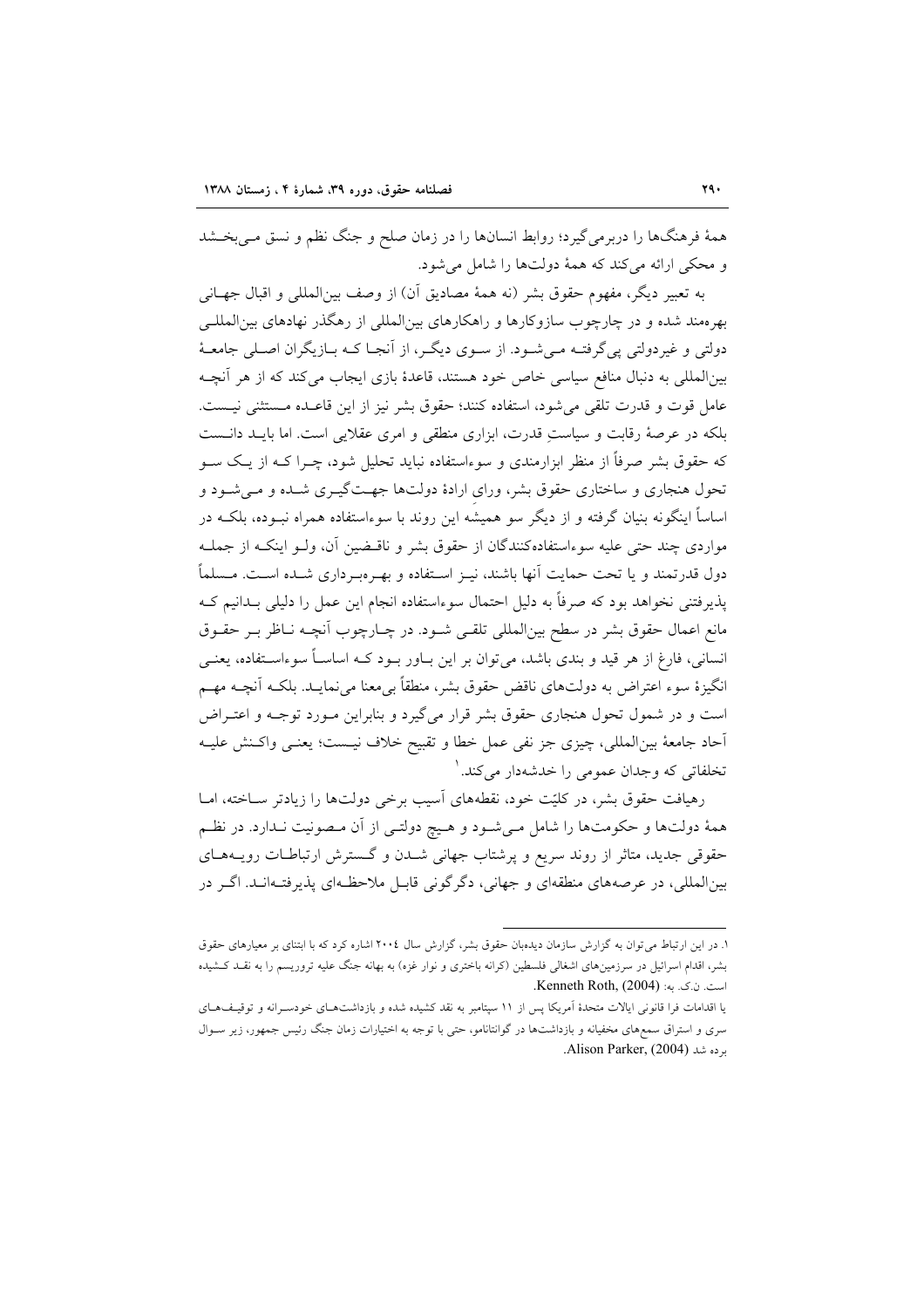گذشته فرایندهای حقـوقی، تحـت الـشعاع رونـدهای سیاسـی یـا فرهنگـی بـینالـدولی قـرار می گرفتند، امروزه ظهر و بروز هنجارمندی پیدا کردهاند که روندهای سیاسی، فرهنگــی و حتــی اقتصادي ونظامي را تحت الشعاع خود قرار مي دهند.

نظمی حقوقی که صرفاً به قواعد حقوق بشر منحصر نگردیده، بلکه این مهم را در منظومهٔ تعهدات بنیادین بینالمللی قرار میدهد که شیوههای اجرایی خاص خود را طلب می کنـد. اگرچه اجرای قواعد حقوق بشر را امری در صلاحیت داخلـی دولـتهـا قـرار مـیدهـد، امـا سازوكارهاي نظارتي بين المللي را طراحي مبي كنـد كـه وفـق وصـف Erga Omnes تعهـدات مزبور، در صورت عدول و نادیده انگاشتن، تخلف را به جامعهٔ بینالمللـی معطـوف ســاخته و نهادهای بین المللی را برای برخورد با متخلف، ذی نفع تلقی می کند (Ian Brownlie,1998,P.71). امری که در صورت تحقق و احراز، از منظر مقتضیات صلح و امنیت بشری، مستلزم مـساعدت و مداخلهٔ نوعدوستانه است که حسب مورد میٍ توان، البتـه در چـارچوب نظـام امنیــت جمعــی منشور ملــل متحــد، از زور نيــز بهــره بــرد (Nicholas J. Wheeler, 1996,pp.140-141, 148-163). افزون بر این، مفهوم صلاحیت داخلی و استقلال عمل از نوع مطلق در نظم حقوقی جدیــد کــه در گذشته محمل قانونی حکومتهای استبدادی در برابر اعتراضات و محکومیتهای بین المللـی بود، تا آنجا که به اصول و قواعد حقوق بشر مربوط می شود یک نابهنجاری تاریخی تلقی شده و فاقد هرگونه اهمیّت حقوقی است.

در این نگرش، فارغ از واقعیت برگرفته از عناصر قدرت در نظام بین الملل، اسـاس حقــوق بنیادین بشر و سازوکارهای بین|لمللی نظارتی آن، مورد توجه و تأکید جامعــهٔ جهــانی اســت و اختلاف نظر، درحد شمول آن است. موضوعی کـه در چـارچوب حاکمیـت قــدرت و روابـط نيروها در فرأيند تكوين نظام بين|لمللي حقوق بشر، أن هم بــا توجــه بــه ســوابق معطــوف بــه دولتهای قدرتمند، قابل درک است. روزگاری نیز بوده است کـه بردگـی، اسـتثمار، تبعـیض و استعمار سایر ممالک را، امور داخلی و منحصر به صلاحیت ملی تلقی می کردند. وضعیتی ک امروزه نه تنها مجاز تلقى نمى شود بلكه جامعهٔ بـينالمللـى ايـن نـوع اعمـال را غيراخلاقـى و غیرانسانی تلقی و مسئولیت مخالفت و مقابله با عاملین آن را نیز عهدهدار است. در ایـن راسـتا می توان حقوق اقلیتها و مردم بومی را مورد توجه قـرار داد کــه دیگـر بــه مرزهــای جغرافیــایی محصور نیستند، و از آنجا که حقوق بشر، مقولهای فراگیر و برای همه لازمالاجراست، اقدامات تروریستی ولو به انگیزهٔ مقابله با بیءدالتی و واکنش به نقض حقـوق بـشر، بـه دلیـل ماهیـت خشونتآمیز و رعبآوری که قربانیان آن عموماً افراد بی گناه هستند، خود اقدامی ناقض حقوق بنيادين بشر است.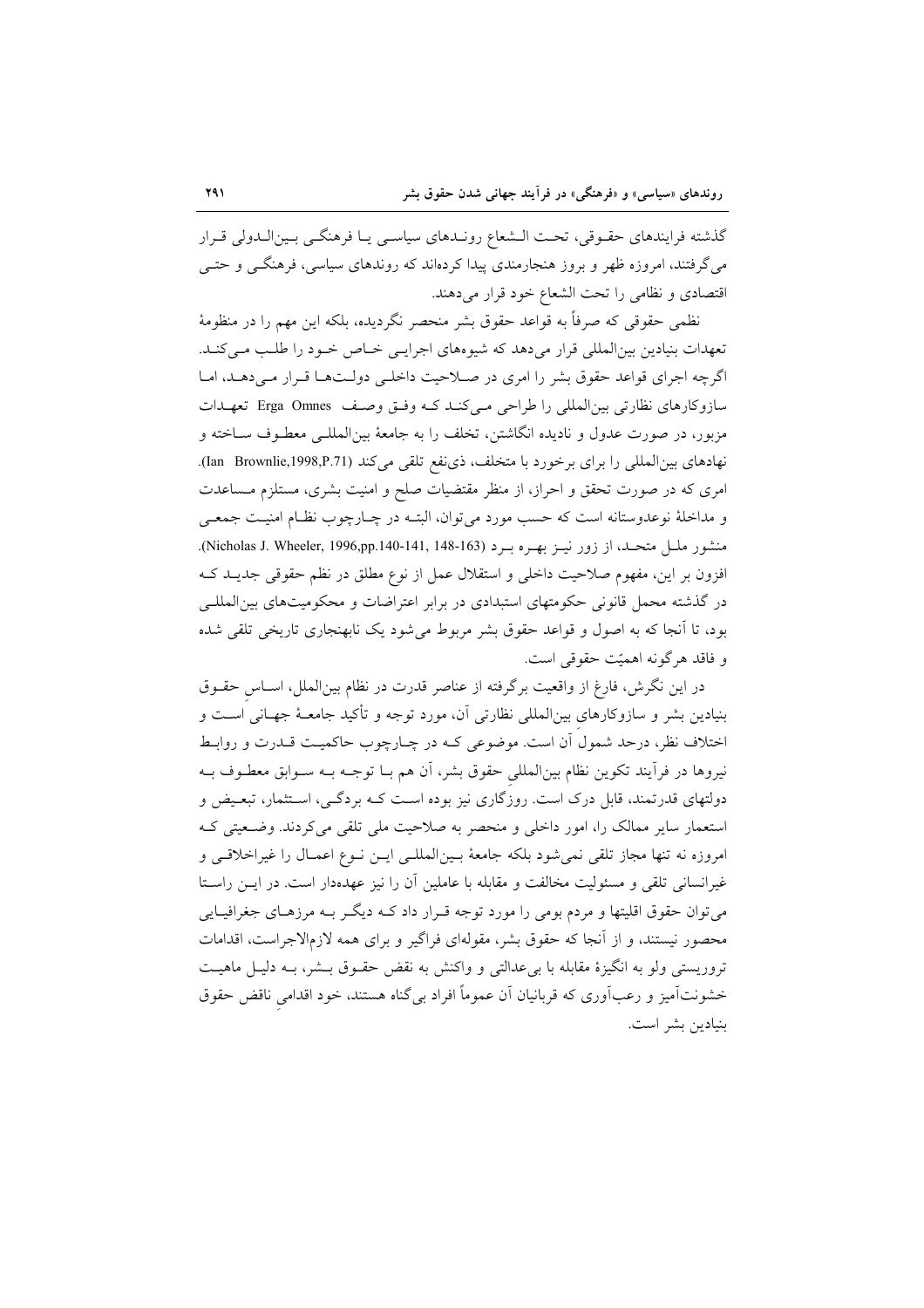بنابراین در روند پرشتاب ناظر بر حقوق بشر، پیشرفتهـایی حاصـل شـده کـه بـه مرحلـهٔ توسعه و ترویج رسیده است. انـسان و نیازهـای او در چـارچوب معیارهـای جدیـد هــویتی و علقههای فراملی، به وفاداریهای چندجانبه رهنمون شدهاست. پاسخگویی و شفافیت اقدامات و صلاحیتهای دولت و ذی حق و ذیاختیار بودن مردم در امر حکومت مورد تأکید قرار مـی گیــرد تا آنجا که اعمال حاکمیت و استفاده از اقتدار عالیه باید "برای" ش*مهروندان و* نــه "بــر آنهـا" باشد. امری که مقولهٔ مشروعیت دولت را مطرح میکند. در ایــن دیــدگاه، دولــت برخــوردار از حاکمیّت برپایهٔ حقوقی که به مردم می دهد و امنیت و نظمـی کـه بـرای اَنهـا برقـرار مـی کنـد، ارزیابی می گردد. یعنی تعدیل و تقلیل در حوزهٔ عمل و حد شمول صلاحیت دولت که مستلزم پاسخگویی و تأمین نیاز و خواست نهادها و تأسیسات معرف و نمایندهٔ جامعهٔ مدنی جهانی در زمینههای متفاوت و شئون مختلف است. در ایــن جهـت، شــهروندان جوامــع مختلـف از قِبَــل آگاهی ها و احساس مشترک حاصله از جهانی شدن ارتباطات و گسترش اطلاعـات، بـه جـای اینکه در چارچوب معیارهای سنتی عمل کنند، در سطح جهـانی اقـدام مـیiماینـد، و از همـهٔ سازوکارهای ملی و بین|لمللی در جهت تحقق شرایط و مقتضیاتی بهره مـی جوینـد کـه لازمـهٔ ارتباطات معنوی و مادی ویــژهای اسـت کــه ورای ســاختار و نظــام دولــتهــای برخــوردار از حاکمیت به منصهٔ ظهور رسیده است.

## نتىجەگىر ي

اصول و هنجارهای حقوق بشر جهانی، ناظر بر حقوق اساسی و بنیادین است که از جملـه حقوق ذاتی تلقی شده و با ابتنای بر کرامت و حیثیت انسان، جزئـی از حقـوق غیرقابـل سـلب افراد در مقابل دولت و جامعه تلقی شده و دولتها نسبت به رعایت و احترام به حقوق مزبور، ملزم و مکلف تلقی شدهاند. جهانشمولی ای که از این رهگذر عرضـه مـی شـود غیرانحـصاری است و در آن، تمامی فرهنگها مورد شناسایی قرار میگیرند به این شـرط کـه هـر یـک از آن فرهنگها، خود، قائل به برابری شأن تمامی انسانها باشد.

ماهيت تعهدات بين المللي ناشي از اصول و قواعد حقوق بشر كه از وصف عـام الـشمول برخوردار و در مواردی برخی از مصادیق آن به مقام قواعد آمـره (Jus Cogens) رسـیدهانــد، در صورت نقض و تخلف مستندم اقدامات متقابل بايستهٔ بين|لمللي تلقى مى شوند، اما اين امر بـه معنای تأئید مداخله از سوی دولتهای قدرتمند در راستای روندهای سیاسی یا فرهنگی حاکم بر روابط بین المللی نیست. موضوع واکنش به تخلفات از قواعد حقوق بشر، مقولهای نیست که تشخیص و اجرای آن به دولتها واگذار شده باشد، بلکه بی ظهر و معطوف به این امـر اسـت که امکان و بسترهای مقتضی برای نهادهای بینالمللی در جهت حمایت از قربانیان فـراهم آیــد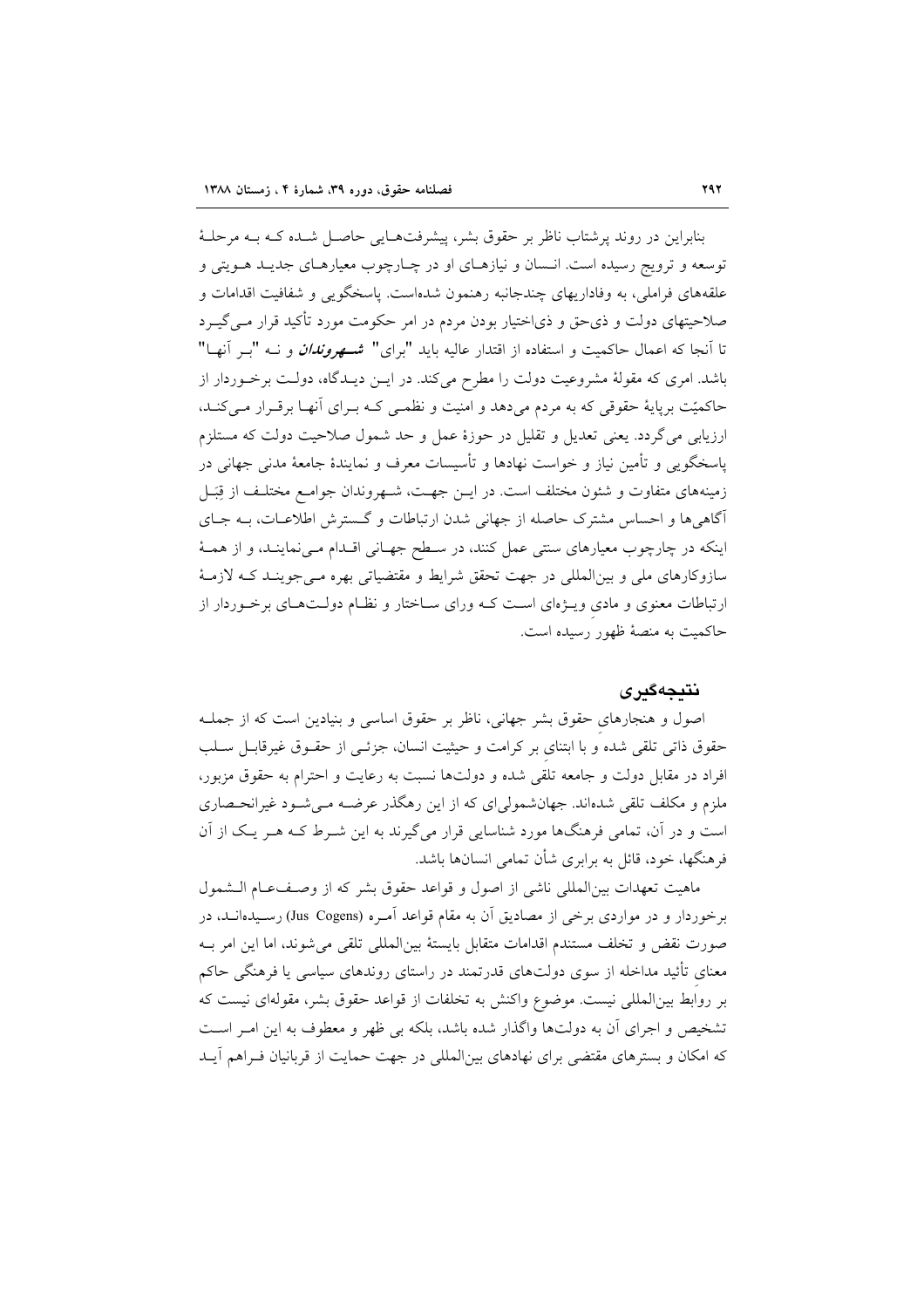تا دولتهای متخلّف در اعمـال صـلاحیّتهـای ناشـم از حاکمیّـت خـود، علیـه شـهروندان سوءاستفاده ننمایند. به عبارتی، اقدام بین المللی از سوی نهادهای ذی صـلاح و نــه احتـرام یـک جانبه بين المللي، عليه تخلفات شديد و فـاحش از معيارهـا و هنجارهـا، از جملـه دسـتاورهاى جهانی شدن حقوق بشر است که فراتر از روندهای سیاسی و فرهنگی باید به آن پرداخته شـود (Maurizio Ragazzi,1997,PP.43-72). بلكه مي توان بر اين ايستار صحه گذاشت كه حقـوق بـشر در نظم حقوقی جدید، متمایز از جایگاه طفیلی و متزلزلش در نظم عمومی دولت محـور، بنـابر ماهیت هنجاری که از آن برخوردار است، سیاست زدایی (depolitizalon) شده، ( Hadar Harris, 2006,p.8) و فراتر از ارادهٔ کنشگران سیاسی، به مرحله اجرا در آید؛ چرا که برخی اقدامات آنهـا چنان دلخراش بودهاند که به لحاظ برجای گذاشتن آثار گسترده و فراملی، نمی توانند از دریچـهٔ حاکمیت و یا نسبیّت فرهنگی و یا محصور در حوزههای داخلی اعمال صلاحیت مورد بررسی قرار گیرند. «مهمترین مسائلی که در طول تاریخ، بشریت را رنج مـیcاده و زمینــهســاز تــدوین اسناد و ضوابط حقوق بشر گردیده عبارتاند از: تبعیضات نژادی، امتیـازات طبقـاتی، مـساوی نشمردن انسانها در شخصیت انسانی، سلب آزادی اندیشه، عقیده و بیان در قالب بـردهداری و خرید و فروش انسان و تعصبات کورمذهبی» (مهرپور، ۱۳۷۵، ص ۲۰۳). مسئولیتهای اخلاقیی و وجدان حقوقي و عواطف عاليه انساني هرگز اجازه نخواهندداد كه در قبال نقض ابتـدايي تـرين حقوق آحاد بشر، بي تفاوت بوده و از آن غفلت شود. در غير اين صورت خــلاف بــديهي تــرين اصول انسانی است که به صورت ناظری بـیتفاوت، نظـارهگـر کـاربرد سـلاحهای نامـشروع، شکنجه، آزار سیاسی و تبلیغات گوناگون در کشورهای دیگر باشیم. این امر به معنای امتنـاع از کمک به افراد در تحصیل عدالت، در یک کشور دمکراتیک است (آنتونیو کاسسه، ۱۳۷۵، ص ۲۳۳).

## منابع و مآخذ الف– فارسى

- ۱. برژینسکی، زبیگنیو، (۱۳٦۹)، **در جستجوی امنیت ملی**، ترجمهٔ ابراهیم خلیل<sub>ی</sub> نجف**آبادی، تهران: سفیر.**
- ٢. تي يا، وانگ، (١٣٦٦) "جهان سوم و حقوق بينالملل"، ترجمهٔ محسن محبّى، مجله حقوقى، شماره ٨
- ۳. حسین، عابد، (۱۳۷۵) "ترتیبات **سازمان<sub>ی برا</sub>ی ترویج و حمایت از حقوق بشر**"، دیدگاهها و تحلیلها. بولتن ماهانــهٔ دفتــر مطالعات سیاسی و بینالمللی، سال دهم، شمارهٔ ۱۰۵.
	- ٤. روبین، باری، (١٣٦٣) **جنگ قدرتها در ایران**، ترجمهٔ محمود شرقی، تهران: آشتیانی.
		- ۵. زیباکلام، صادق، (۱۳۷۲)، مقدمهای بر انقلاب اسلامی، تهران، روزبه.
- ٦. فاروقی، سهدسالم، (١٣٧٥) "انتقاد بر **سیاستهای حقوق بشر غرب**"، دیدگاهها و تحلیلها: بولتن ماهانـهٔ دفتـر مطالعـات سیاسی و بینالمللی، سال دهم، شماره ۱۰۵.
	- ٧. فلِّ، ابراهيم، (١٣٧٤) **"جهاني بودن حقوق بشر "**، ييام يونسكو، سال بيست و ينجم، شمارة ٢٨٢.
		- ۸ کاسسه، آنتونیو (۱۳۷۵) **نقش زور در روابط بینالملل**، ترجمهٔ مرتضی کلانتریان، تهران، آگاه.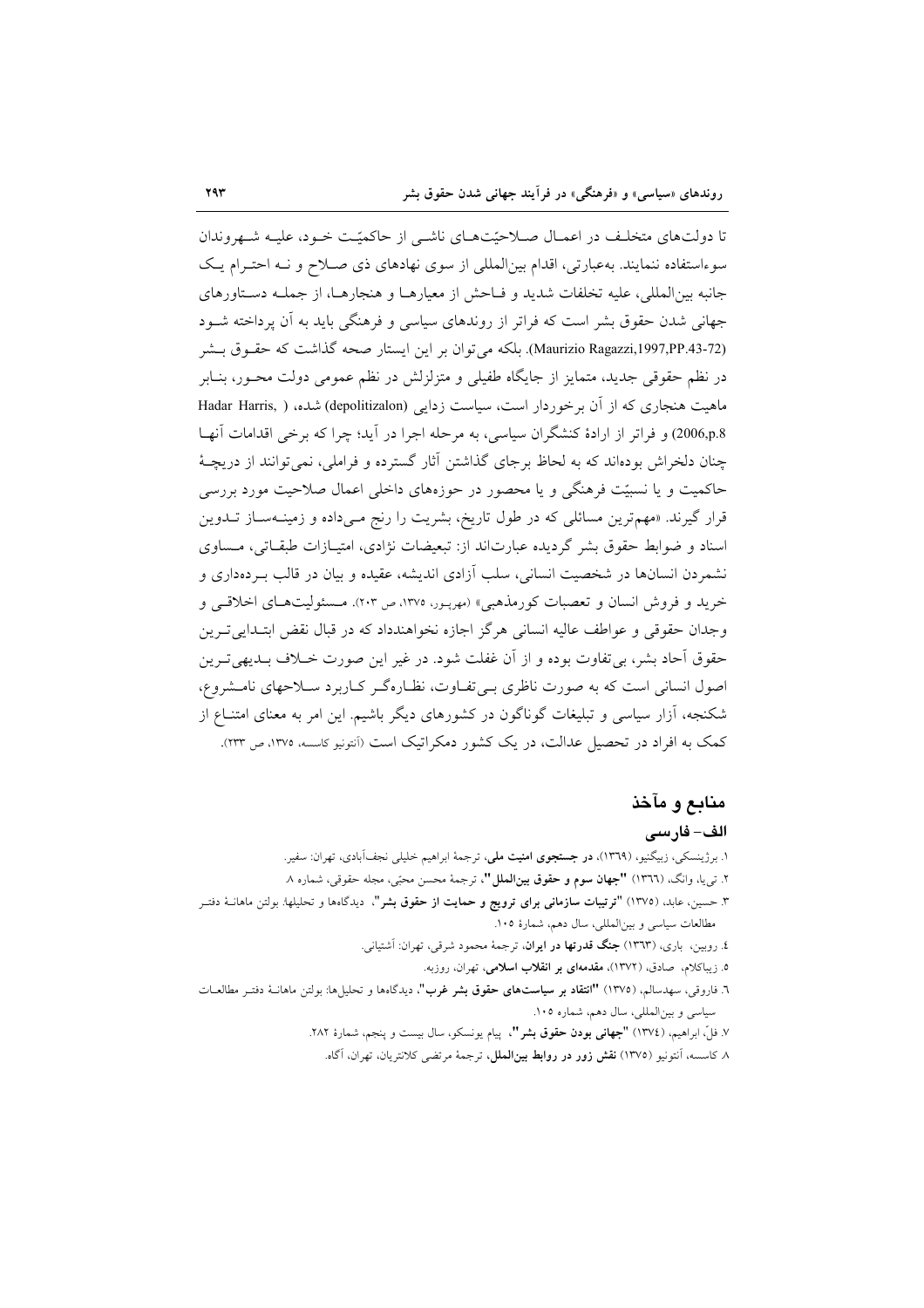۹. کوماراسومی، رادیکا (١٣٦٦) "گلچین مقالات به مناسبت چهلمین سالگرد بونسکو "، پیام بونسکو.

- ۰۱. لوف، گرهارد، (١٣٧٤)، **"حقوق بشر در روابط بین|لملل<sub>ی</sub>"**، در: گفتگو: عدالت در روابط بین|لملل و بین ادیان از دیــدگاه اندیشمندان مسلمان و مسیحی، سیدعبدالمجید میردامادی و آندریاس بشته، تهران، الهدی.
- .<br>١١. محقق داماد، مصطفى، (١٣٧٤) **"حقوق بشر از ديدگاه اسلام و غرب"**، در: گفتگو: عدالت در روابـط بــين|لملــل و بــين ادیان از دیدگاه اندیشمندان مسلمان و مسبحی، سیدعبدالمجید میردامادی و آندریاس بشته، تهران، الهدی.
- ۱۲. هانتینگتون، ساموئل، (۱۳۷۵) **نظریهٔ برخورد تمدنها**، ترجمه و ویراستهٔ مجتبـی امیــری تهــران: مرکــز چــاب و انتــشارات وزارت امور خارجه.

ب- خارجے

- 1- Brownlie, Ian, (1998) The Rule of Law in International Affairs, London: Martinus Niihoff Pub.
- 2- Campbell Tom (eds), (2001) Sceptical Essays on Human Rights, Oxford: Oxford University Press.
- 
- 3- Cassese, Antonio, (1994) Human Rights in Changing World, Oxford: Polity Press.<br>4- Donnelly Jaek, (1982) "Human Rights and Human Dighity: An Analytic ritique of Non - Western Human Rights Conceptions", American Political Science Review, 79, 21 **I**une
- 5- Dunne ,Tim, (1999) (eds), Human Rights in Global Politics, Cambridge: Cambridge University Prss.
- 6- Evans, Tony, (1999) "Democratization and Human Rights", in: Transformation of Democracy, Antony McGrew (ed.), (Cambridge: Polity Press.
- 7- Forsythe , David, (2006), Human Rights in International Relations, Cambridge: Cambridge University press.
- 8- Forsythe, David, (2006) Human Righls in International Relations, Cambridge: Cambridge University Press.
- 9- Fox Gregory H. and Brad R. Roth, (2001) "Democracy and International Law, "Review of International Studies, Vol.27, No.3.
- 10- Frankental, Peter and Frances House , (2000) Human Rights: is it any of your business? United Kingdom: Amnesty International.
- 11- Friedman, W, (1984) The Changing Structure of International Law, Columbia: Columbia University Press.
- 12- Gillies, David, (1996) Between Principle and Practice: Human Rights in North -South Relations, Montreal & Kingston : McGill-Queen's University Press

13-Harris, Hadar (2006) "The Politics of Depoliticization: International Perspectives in the Haman Rights Council", Human Rights Brief, Volume 13, Issue 3.<br>14- Issa Shivji, (1999), "Constructing a New Rights Regime : Promises, Problems and

- Prospects" Social and Legal Studies, 8:2.
- 15- Kenneth Roth, (2004) "Drawing The line: War Rules and Law Enforcement Rules in the Fight against Terrorism". Human Rights Watch: World Report, (hrw. Org).
- 16- King, "Human Rights in Eropean Foreign Policy: Success or Failuer for Post modern Diplomacy?," 10 EJIL.<br>17- Moss, Lawrence C. (spring 2006), "Will the Human Righls council have better
- membership than the commission on Haman Rights", Human Rights Brief, Volume 13 Issue 3
- 18- Mutua, Makau (June 2002), "The Complexity of Universalism in Human Rights", Presented at:  $10^{th}$  Annual Conference on the Indivitual vs. The State, Centeral Eenropeon University Budapest.
- 19-Neil, Stammers, (1993) "Human Rights and power" Politcal studies Vol. XLI.
- 20- Parker, Alison and Jamie Fellner, (2004) "Above the Law: Executive Power after September 11 in the United States, Human Rights watch, World Report, hrw.Org
- 21- Parker, Alison and Jamie Fellner, (2004) "Above the Law: Executive Power after September 11 in the United States", Human Rights watch, World Report, (hrw.Org).